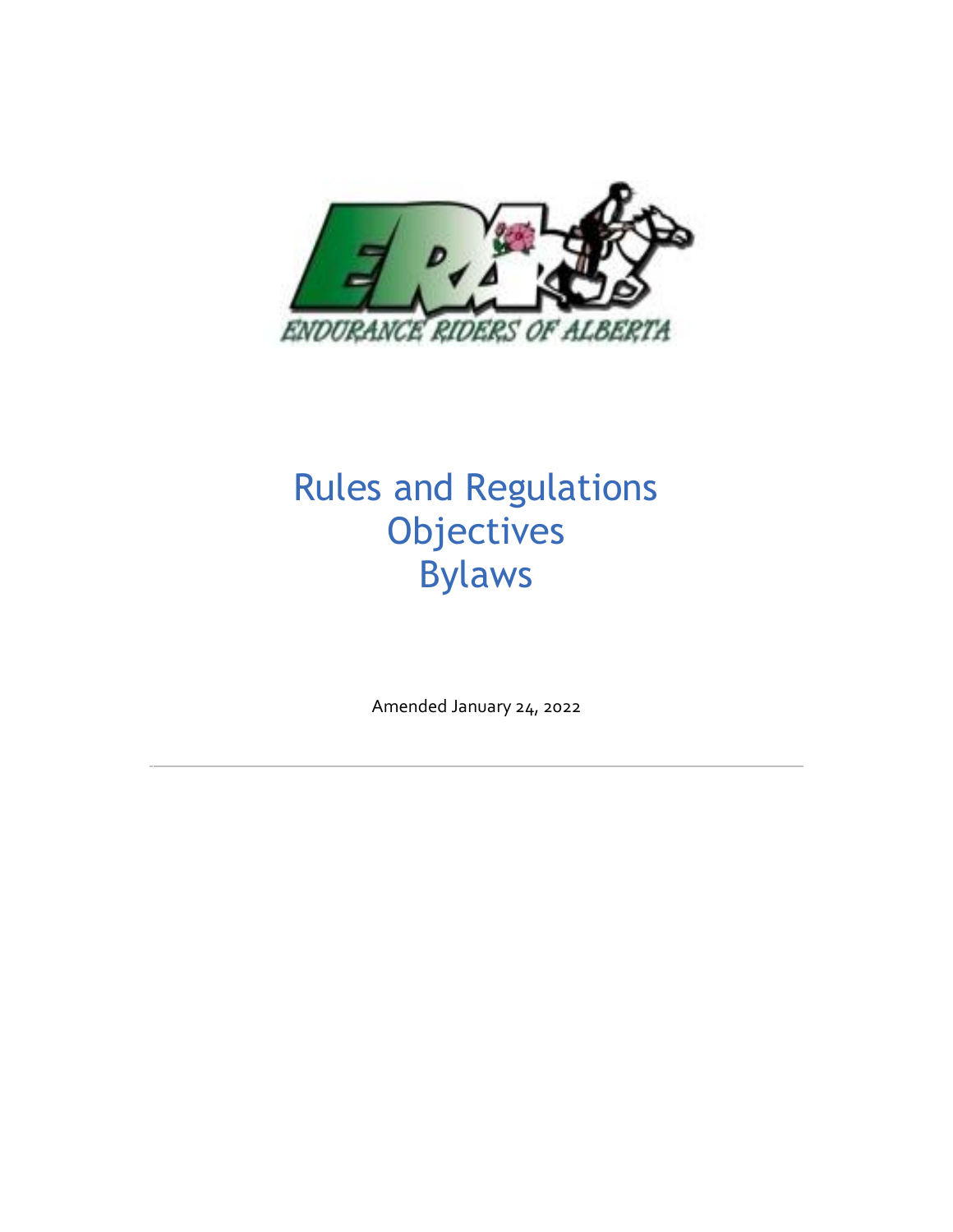

# Executive Summary

The following rules and regulations have been adopted by the Board of Directors of the ERA and are binding on ERA-sanctioned rides.

While the ERA assumes that most participants are responsible and caring, it is recognized that a highly competitive and demanding sport requires regulation. The ERA's concern in establishing rules and regulations is to ensure that competition occurs within standardized parameters considered fair and reasonably safe for equine and rider. The ERA services the requirements of the competitor by promulgating and establishing rules and regulations, recording and publishing results of events, and providing awards; but the competitor is totally responsible for self and mounts before, during, and after an endurance ride.

ERA Rules and Regulations provide minimum conditions and directives for managing and competing in ERAsanctioned rides. Additional safety measures may be taken by any ride to provide greater safety for equine and rider. However, except in the event of emergency, these additional measures must be explained to the competitors and made available to them in written form at a pre-ride meeting. We not only feel it is necessary to regulate our sport, but also to penalize infractions and to provide mechanisms for addressing grievances and appealing decisions.

### **What is an Endurance Ride?**

An endurance ride is a competition to test the speed and the endurance ability of a horse and the ability of a rider to pace that horse cross-country. For the purpose of this document the word *horse* is used and is meant to include any member of *Genus Equus*.

### **What is ERA?**

Endurance Riders of Alberta (ERA) was originally founded in 1980 as West Yellowhead Endurance Riders. The club changed its name to Endurance Riders of Alberta in 1989. ERA is a sanctioning and record-keeping body for riders and horses competing in endurance events in Alberta.

After registering with ERA, all members receive a unique, lifelong identifying rider number that **must** be written on the ride result form issued at each ride. This number enables ERA to track each member's mileage. After a rider has completed 250 miles of ERA-sanctioned rides or ERA-approved rides (out of province), he or she will receive a certificate. Certificates are earned every 250 miles thereafter. Upon reaching 1,000 miles; the rider will receive a buckle; and a buckle, pendant or other mileage award at every 1,000 miles thereafter.

Members are also required to register their horses when they begin competing. Each horse also receives a unique, lifelong identifying number. These numbers **must** be used when filling out ride entry forms to ensure each member and his or her mount receives mileage and credits earned. Each horse will receive a plaque at 250 miles with space to attach mileage plaques of additional 250-mile completions. At 1,000 miles, and every 1,000 miles thereafter, the horse receives a blanket.

ERA also has year-end awards for, Senior, Youth and Junior Divisions, top horses and top riders. ERA members are eligible for year-end awards; plaques, blankets and other horse awards.

Membership remains "not mandatory." A valid AEF or equivalent is required. A day fee of \$15.00 for nonmembers will apply.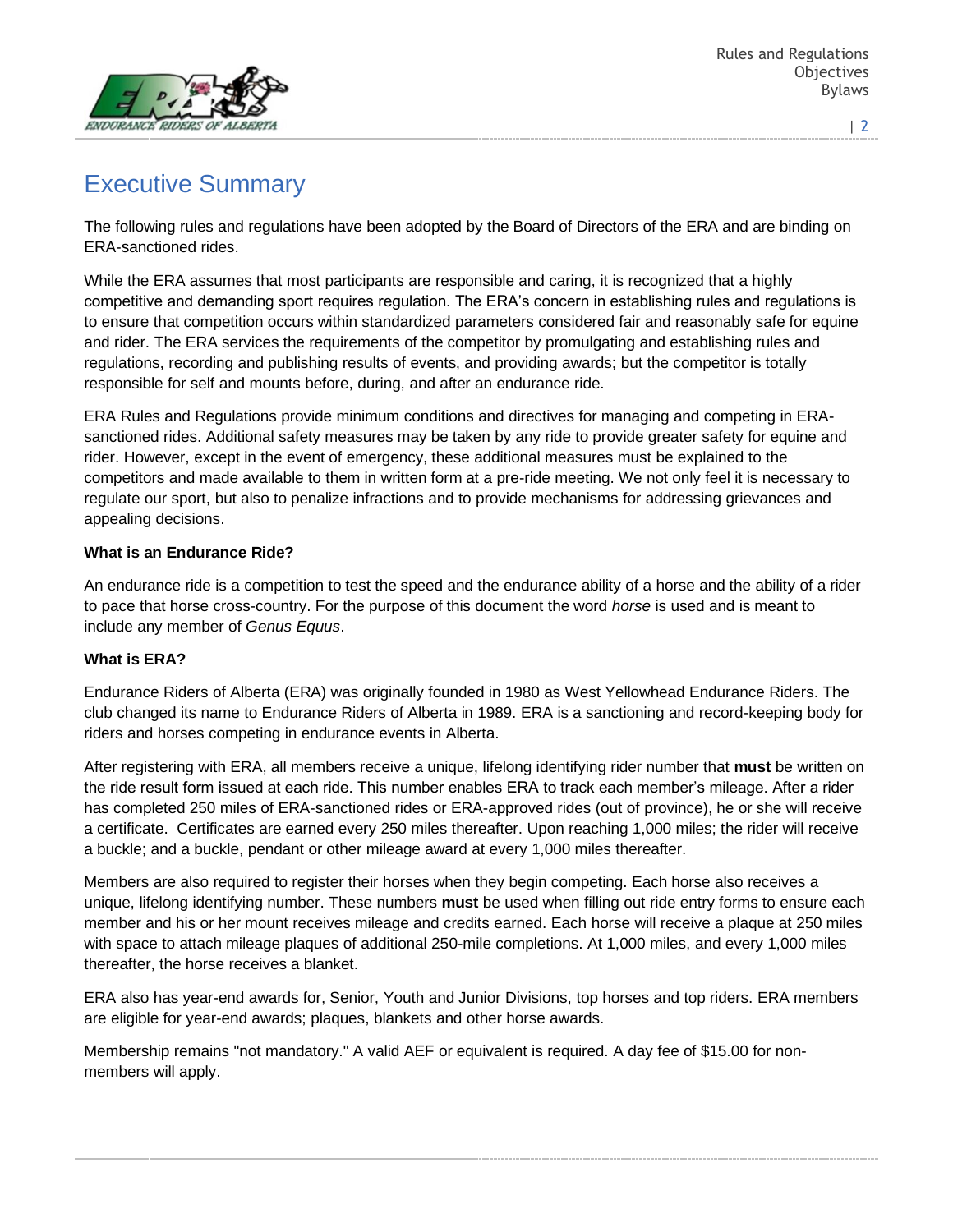

A one-time allowance is made for NEW riders; however, the AEF or equivalent is still required. ("one-time" refers to a new rider who has never done an endurance ride). This allowance applies only once in a lifetime and may be used in either a " fun ride" or in a regular sanctioned/ sponsored event.

### *TABLE OF CONTENTS*

|                | <b>RULES AND REGULATIONS</b>                             | 4  |
|----------------|----------------------------------------------------------|----|
| 1              | <b>Ride Distance</b>                                     | 4  |
| $\overline{2}$ | <b>Veterinary Control</b>                                | 5  |
| 3              | Open to All Breeds                                       | 6  |
| 4              | Refusal of Entry and/or Disqualification During an Event | 7  |
| 5              | <b>Completion Time</b>                                   | 7  |
| 6              | <b>Completion Requirements</b>                           | 8  |
| 7              | Placement                                                | 9  |
| 8              | Points, Mileage and Divisions                            | 10 |
| 9              | <b>Best Condition</b>                                    | 12 |
|                | 10 Junior, Youth and Novice Riders                       | 13 |
|                | 11 Ride Sanction Applications                            | 15 |
|                | 12 Ride Results                                          | 16 |
|                | 13 Drug Policy                                           | 16 |
|                | 14 Multiple Entry Restriction                            | 17 |
|                | <b>15 Protests</b>                                       | 18 |
|                | <b>16 Penalty Schedule</b>                               | 20 |
|                | <b>ERA OBJECTIVES</b>                                    | 22 |
|                | <b>ERA BYLAWS</b>                                        | 23 |
|                | <b>APPENDICES:</b>                                       |    |
| A.             | Schedule of Fees (2022)                                  |    |

- B. Ride Times
- C. Points for Common Ride Lengths
- D. Youth Scholarship Information and Application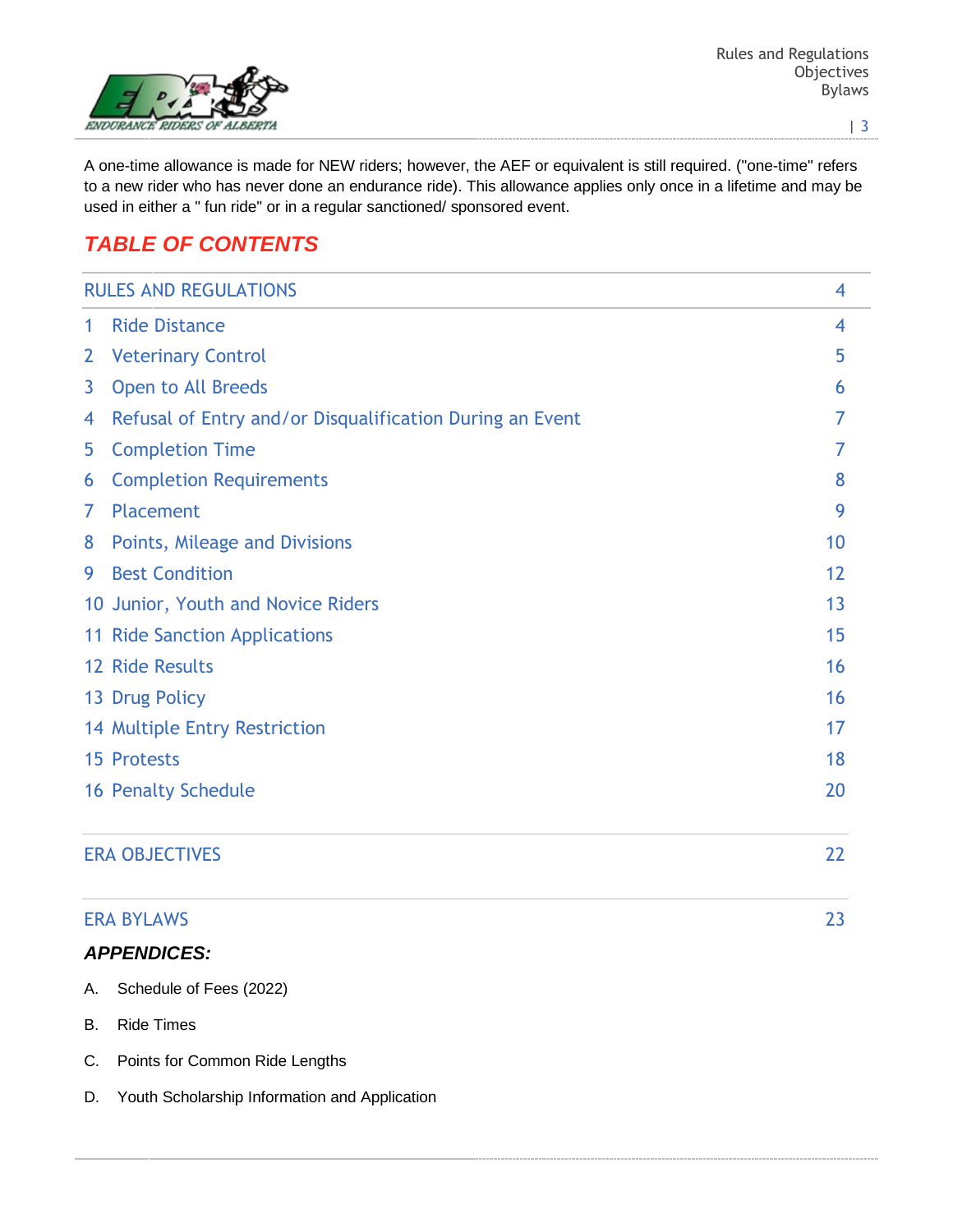

## 1 Ride Distance

An Endurance Ride must be at least 50 miles per day, up to a maximum distance of 150 miles in three days. Limited Distance Rides are of not less than 25 miles and not more than 35 miles. (See Rule 1.4). Limited Distance Rides may also be offered but must be sanctioned and held in conjunction with an ERA-sanctioned endurance ride and must be regulated by ERA.

- 1.1 Rides are sanctioned for a certain number of miles.
	- 1.1.1 Mileage over 50 miles must be a multiple of five, ending in 0 or 5, whichever is the nearest whole number to the actual ride mileage (e.g.,  $52.4$  miles =  $50$ ,  $52.5$  miles =  $55$ ).
- 1.2 Rides that are sanctioned for more than one distance (such as a 50-mile and a 100-mile distance held over the same course at the same time) have the option of allowing riders to "elevate" from one ride into the other, subject to the following conditions:
	- 1.2.1 The rider may only elevate from a shorter distance into a longer distance.
	- 1.2.2 The rider may elevate only once.
	- 1.2.3 Upon elevating, the rider is no longer considered to be a starter or a finisher in the shorter ride.
	- 1.2.4 The rules on reduced Bonus Points for rides with fewer than eleven starters apply.
	- 1.2.5 Elevated rides must be indicated on the sanction application and advertised as such.
	- 1.2.6 The rider must state which mileage he or she will enter if a multiple mileage ride; e.g., 50 miles, 100 mile or 150 mile.
	- 1.2.7 A rider who elevates is eligible for completion only and will receive no placing.
	- 1.2.8 If the starting times are not the same, elevating riders must have the time limits of Rule 5 applied to their original ride's starting time.
- 1.3 The sanctioned ride mileage(s) cannot be changed later than six weeks before the ride; points and miles will be awarded according to the mileage for which the ride is sanctioned.
	- 1.3.1 The exception to this policy is the case where an emergency forces a last-minute trail change, in which case points and mileage are awarded according to the actual mileage reported to the ERA.
	- 1.3.2 A change in mileage and/or ride results certified by ERA may be mandated by the Protest and Grievance Committee or the Board of Directors.
- 1.4 Limited Distance Rides may be offered but must be sanctioned and held in conjunction with an ERAsanctioned endurance ride and must be regulated by ERA Rules and Regulations, with the following conditions:
	- 1.4.1 Limited Distance rides must be at least 25 miles, but must not exceed 35 miles. Mileage must be a multiple of 5, ending in 0 or 5, whichever is the nearest whole number to the actual mileage (e.g.  $27.4 = 25$  miles,  $27.5 = 30$  miles)
	- 1.4.2 Horses must be at least 48 months old at the time of the ride.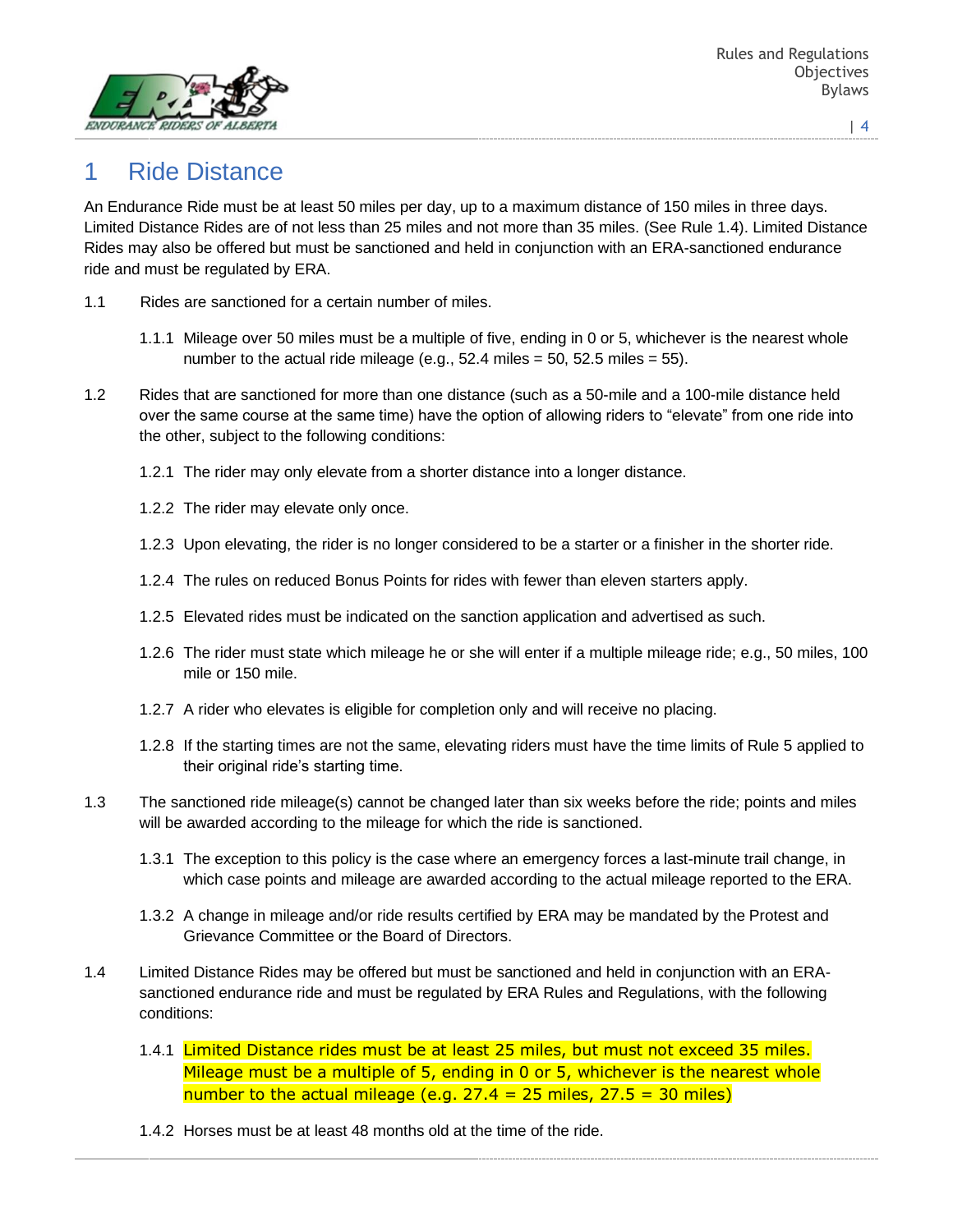

- 1.4.3 The ERA records mileage, not points, for members and horses registered with ERA completing Limited Distance rides.
- 1.4.4 Placements and Best Condition may be given.
- 1.4.5 Ride management may allow elevation of horses 60 months or older, from Limited Distance to the lowest full distance, but for completion only.
- 1.4.6 Limited Distance competitors must be offered a separate and specific briefing on the special features and requirements of Limited Distance rides.
- 1.4.7 Veterinary controls of the ride must include:
	- 1.4.7.1 A minimum of one vet check at, or near, the half-way point, with gate-into-hold criteria.
	- 1.4.7.2 At the finish, which for LD distances is the veterinary control checkpoint, not a finish line, the ride time of the competitor continues until pre-set veterinary recovery criteria are met. (Finishing time is recorded as the time pulse criteria is met.) The horse must recover to the pre-set veterinary recovery criteria within 30 minutes of the In-time recorded at any of the veterinary control checkpoints; the timing table.
- 1.4.8 A formula for completion time reflecting a slower rate of speed than endurance rides shall be used, namely seven hours for 25 miles (3.571 mph). (Appendix B)

### 2 Veterinary Control

The horses must be under the control of a veterinarian(s) experienced with horses and endurance rides.

- 2.1 The ride must employ at least one veterinarian whose services will be exclusive to that event, pre-ride, during the ride, and post-ride (at least one ride veterinarian must be at the ride site for at least one hour after the last horse crosses the finish line or has returned to ride camp).
	- 2.1.1 The ERA Ride Manager's Handbook and Veterinary Handbook must be provided to the veterinarian before the ride.
	- 2.1.2 A veterinarian who is serving as ride manager of an ERA-sanctioned event is prohibited from serving that same event as a veterinary control official.
	- 2.1.3 Each horse will receive a substantive physical examination of metabolic and mechanical parameters before the ride, at control points within the ride, and after the ride.
	- 2.1.4 The veterinarians' decisions regarding disqualification must be final and ride management must stand behind the veterinarians' decisions.
		- 2.1.4.1 A ride manager may not overrule a vet decision on a veterinary matter.
		- 2.1.4.2 Horses disqualified by the vets must not continue on. Failing to desist is considered grounds for banning that rider from future rides.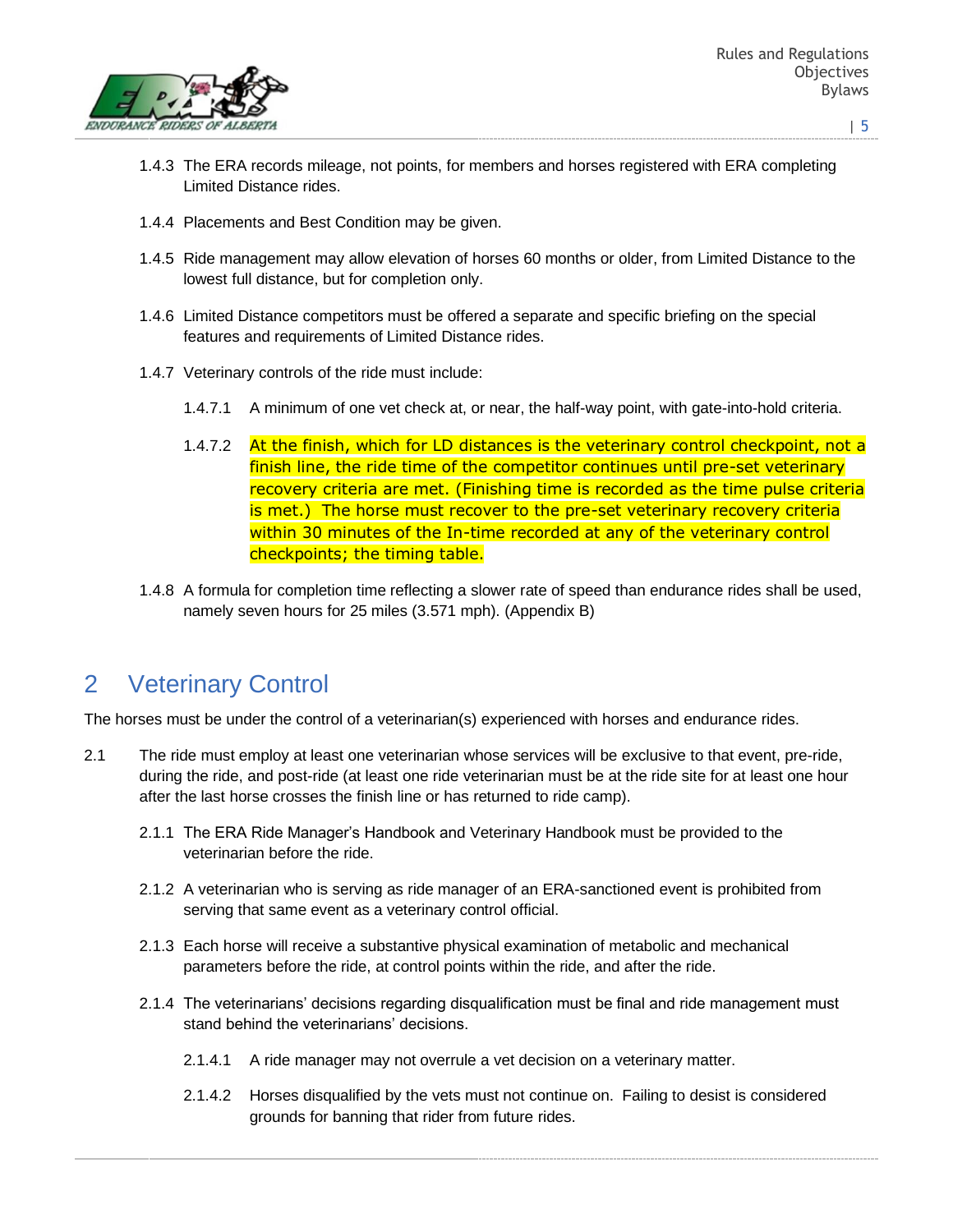

- | 6
- 2.1.4.3 The rider/owner of a horse disqualified by a ride veterinarian or ride manager should be notified immediately by that veterinarian or ride manager.
- 2.1.5 Management must be confident that there is complete understanding with the veterinarian(s) regarding pulse and respiration criteria, any other disqualification criteria, and particularly post-ride criteria for completion.
	- 2.1.5.1 The setting of veterinary parameters, including, but not limited to pulse and respiration, shall be determined by the head veterinarian. Since the ambient conditions are of prime concern in the setting of parameters, these parameters should not be finalized more than 24 hours before the ride start.
- 2.1.6 All veterinary control checkpoints must be staffed by a veterinarian who will provide the required control. The second and/or third vet required, may be a College of Veterinary Medicine student, in their second to fourth year of study, who will be trained, and under the supervision of the Head Veterinarian, who will be responsible for all decisions regarding pulls or disqualifications throughout the ride. The type of checkpoint and duration of the hold will, in all cases, be designated by the Head Veterinarian. It is recommended that all checkpoints be of the gate-into-a-hold type.
- 2.1.7 Horses that are treated at rides shall be reported on a form to be completed by the ride veterinarian and submitted with ride results.

## 3 Open to All Breeds

The ride must be open to any breed or type of horse as described in "*What is an Endurance Ride?"* on page 1.

3.1 The horses entered in distances of 50 or more miles must be at least 60 months of age at the time of the ride, with the exception of those entered in single day 100 mile rides. Horses entered in single day 100 mile distances must be at least 72 months of age at the time of the ride. 48 months for Limited Distance rides.

- 3.1.1 Age is calculated from actual date of birth. Where there are no horse papers available, a ride veterinarian's opinion and discretion must prevail.
- 3.2 Ride managers may limit the number of competitors provided that prior publicity stated the limitation and that all spaces and vacancies are filled on a first-come, first-served basis.

3.3 Horses shall have a body condition score of no less than 3.0 and no greater than 8.0 to start an endurance ride. Control judges will use the National Farm Animal Care Council/Equine Canada Condition Scoring Guide in determining body condition score. Body condition scores will only be judged during the pre-ride veterinary examination.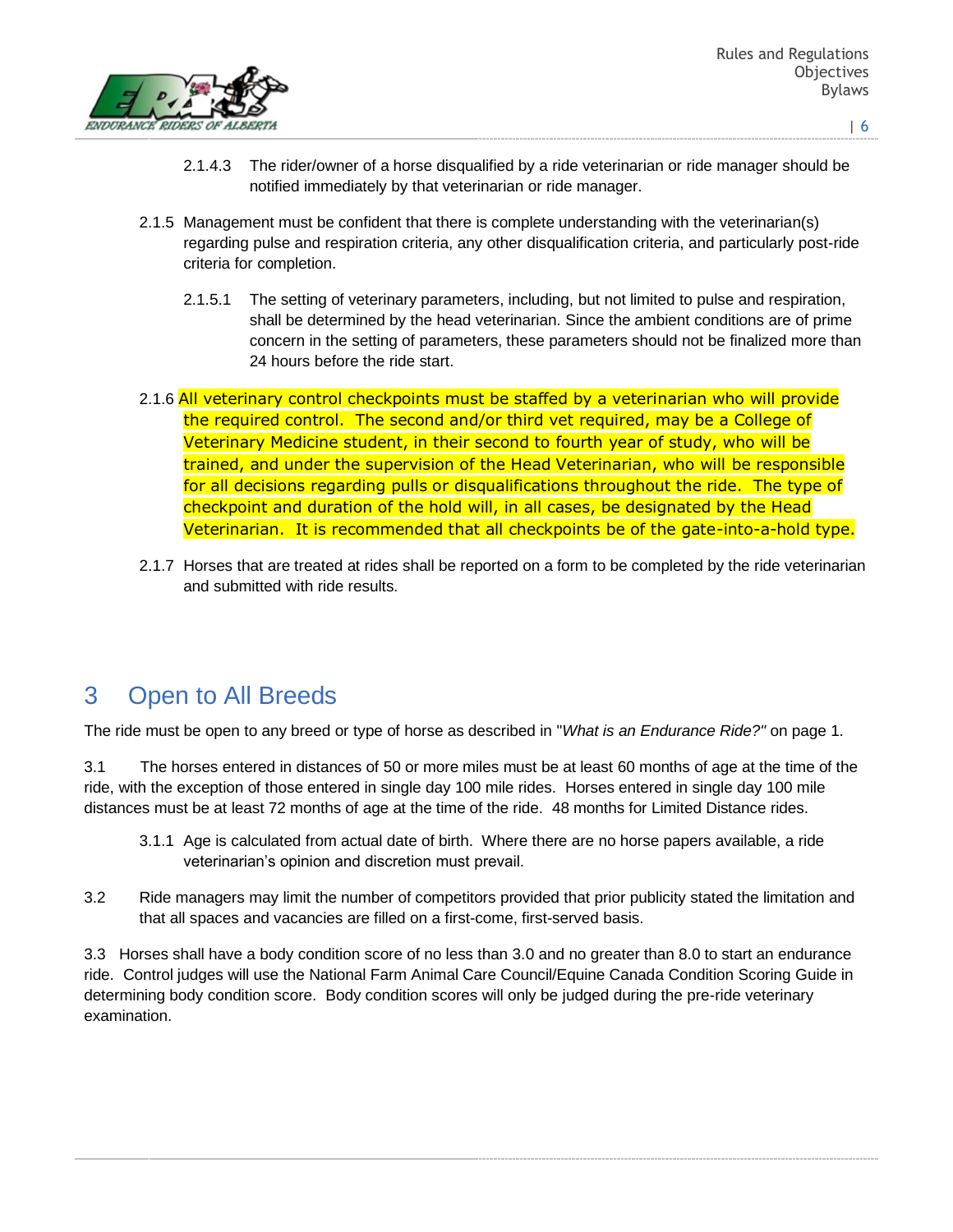

# 4 Refusal of Entry and/or Disqualification During an Event

Entry to a ride and/or disqualification may not be refused except for cause.

- 4.1 Cause is defined as a specific occurrence, substantiated by direct and corroborated evidence of, including but not limited to, one of the following:
	- Non-payment of ride fees, such as insufficient funds (cheque not made good).
	- Not wearing protective headgear, of a recognized equestrian/endurance standard, securely fastened with harness properly fitted and secured during competition
	- Abuse of a horse, such as drugging or continuing to ride after being pulled without the specific permission of a ride vet.
	- Abusive harassment of ride personnel; such as arguing with the veterinarians , crews, or other riders, breaking the line at vet gates, or deliberately blocking other riders on the trail.
	- Removing or altering trail markers.
	- Dangerous behavior exhibited by a horse. The ride manager or ride veterinarian may disqualify a horse that constitutes a clear danger to other horses and/or persons at any time from competition.
	- Cheating, such as deliberate short-cuts or deliberately leaving timed holds early.
- 4.2 Cause might also be determined by the Board of Directors or one of the committees of the ERA.

# 5 Completion Time

The ride must provide a specific amount of time (total competition time) that will include all stops and holds, and within which competitors must complete the ride to qualify for placing or completion.

- 5.1 There may be no minimum time limit for completion.
- 5.2 Total competition time will be according to the following prescription: 12 hours for 50 miles, 18 hours for 75 miles, 24 hours for 100 miles, and other distances according to the chart in Appendix B.
- 5.3 Riding time(Completion time) is the time used by the competitors to complete the course, excluding all hold time, and is the time used for ERA ride results.
- 5.4 There must be a pre-designated marked finish line perpendicular across the trail for endurance distances, excluding LD rides.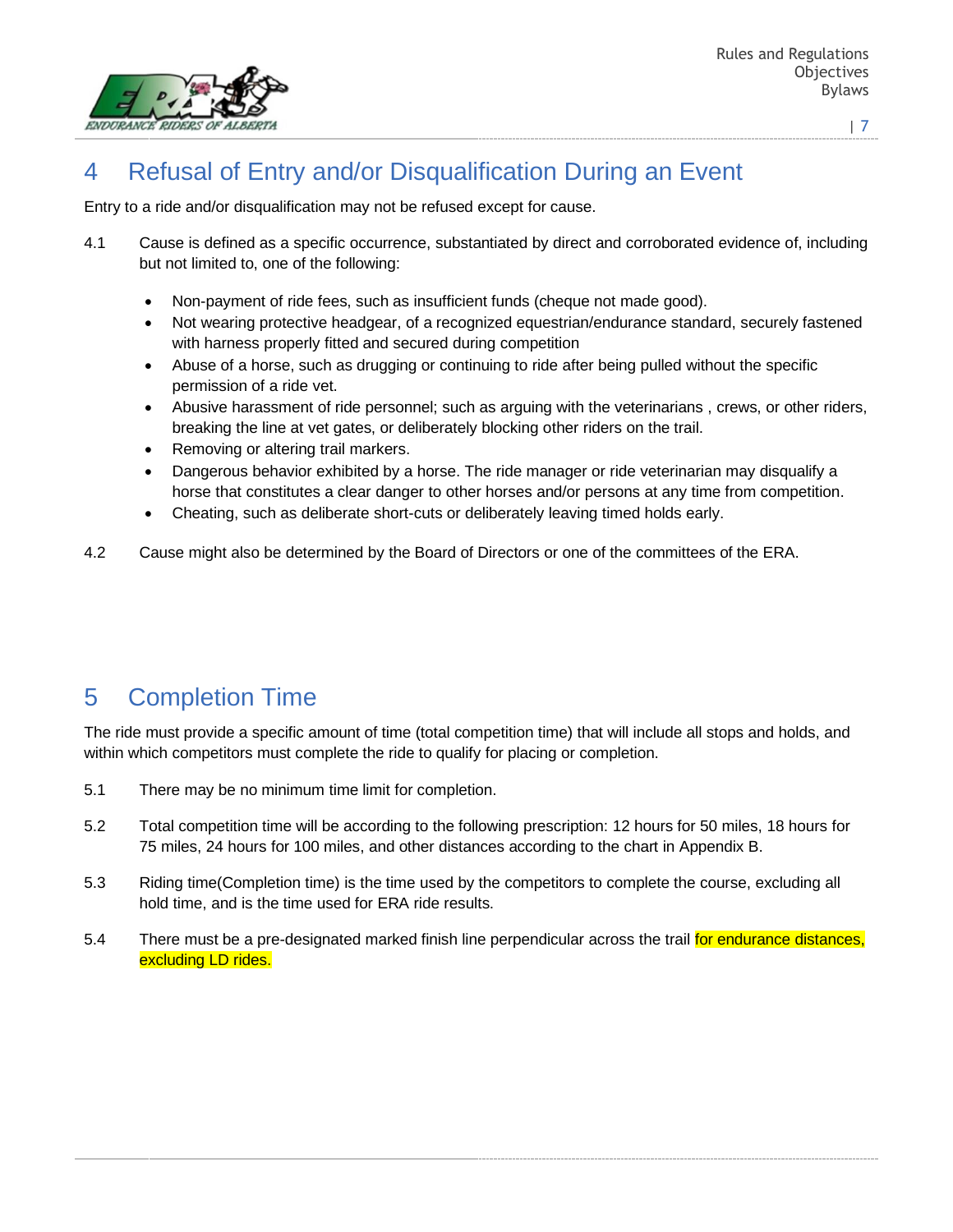

# 6 Completion Requirements

Completion of a ride requires all riders and mounts to meet the following ride criteria:

- i. all riders and mounts must be present and accounted for at post time and must start within 10 minutes of the stated start time of the ride
- ii. properly entered in the ride
- iii. obey all the rules
- iv. follow the prescribed course, and do multiple loops in the correct order
- v. pass all control points
- vi. pass vet check requirements
- vii. finish within the prescribed maximum time
- viii. not being disqualified
- ix. meet criteria at post-finish-line check
- x. meet any other criteria prescribed by ride management
- xi. not having been paced or prompted by an un-entered, withdrawn, or otherwise unauthorized horse, vehicle, or a person other than another entrant. This does not preclude the ordinary support services of attendants or pit crews. A crew may accompany their rider down a public road in a support vehicle (unless there is a ride management prohibition against it) provided they do not push or haze the horse.
- 6.1 A competitor must pass all veterinarian criteria for completion. A competitor who fails any of the other completion criteria will be pulled from placing, but may be allowed a completion if, in the opinion of ride management, the violation was not intentional and did not result in making the course easier or shorter.
- 6.2 The horse must recover to the pre-set veterinary recovery criteria within 30 minutes of arrival at any of the veterinary control checkpoints and at the finish line.
- 6.3 Each ERA-sanctioned ride must have a post-finish-line examination that the horse must pass for a successful completion. The criterion is to be announced before the ride.
	- 6.3.1 The minimum criteria for the post-finish-line vet check are as follows. Any ride may adopt more stringent criteria, but these must be provided to competitors before the ride in written form. The post-finish-line vet check is where the final criteria for completion must be met. A horse has not completed the ride until it has passed this check. The post-finish-line vet check also serves as a safety check to monitor for late developing problems (so that they can be treated if necessary) as well as extending veterinary control over the last leg of the ride. Because a horse at the finish line is not, in actuality, going on -- and not going into the wilderness far from veterinary aid -- the standards for completion need not be as strict as those on the trail, but they must meet the minimum standards below. See the Veterinarians Handbook for more information.
	- 6.3.2 All horses must stand for a mandatory post-ride evaluation within one hour of finishing. Riders may present their horses for the final examination at a time of their choosing during the one-hour period. Once a competing horse has passed the post-ride examination it may not be removed from completion for veterinary reasons.
	- 6.3.3 The horse must reach a reasonable pulse recovery based on ambient conditions. The maximum pulse criteria is 64 beats per minute, however, the ride veterinarian(s) may allow a higher pulse criteria in documented extreme weather conditions. Respiration should be evaluated on its own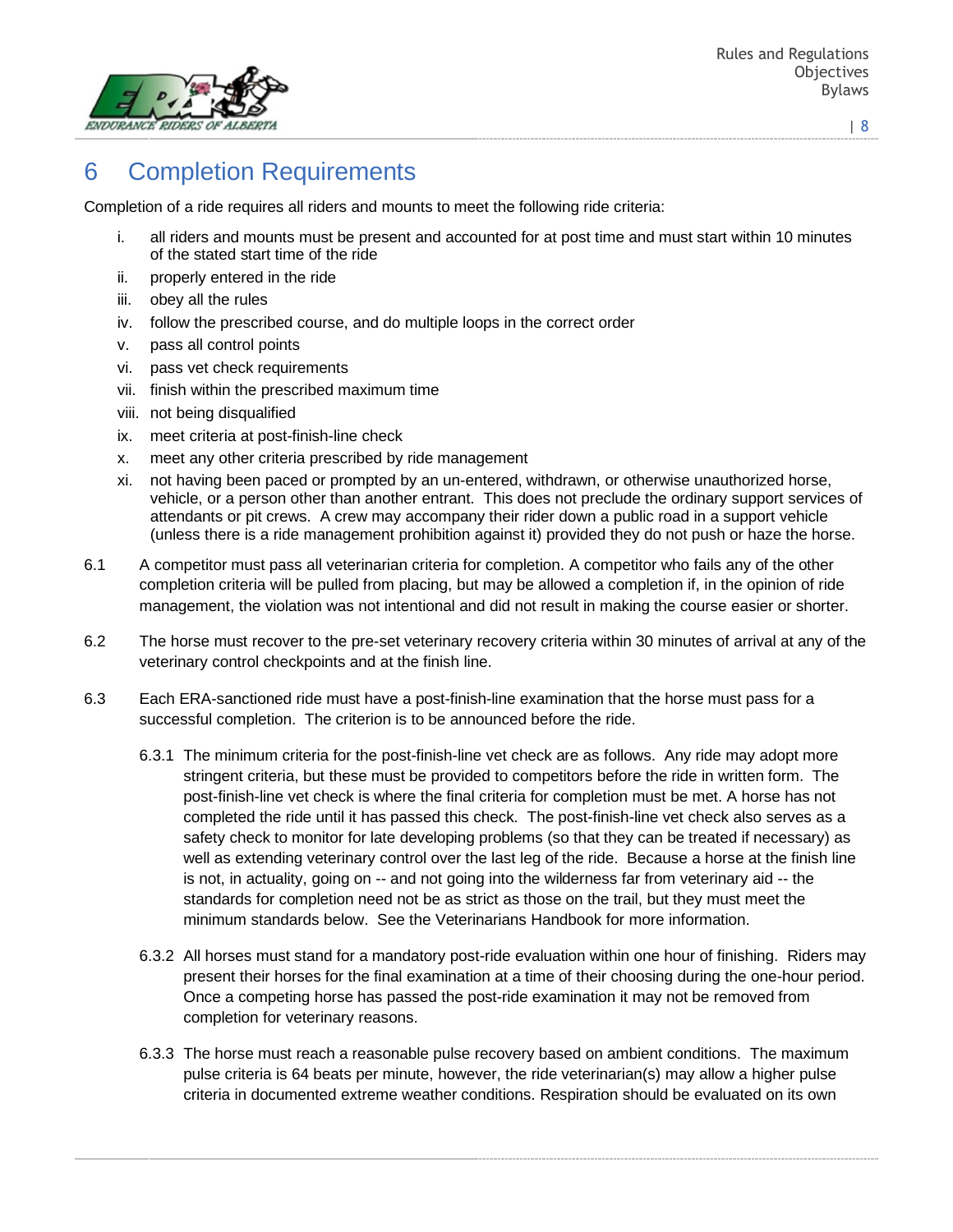

merit. Ambient temperature and humidity, and their effect on the respiration rate, need to be recognized and considered.

- 6.3.4 The horse must be metabolically stable sufficient to demonstrate fitness to continue.
- 6.3.5 There will be no gait aberration that is consistently observable under all circumstances that results in pain or threatens immediate athletic performance. This examination will be conducted at a trot or an equivalent gait, straight out and back, without prior flexion or palpation. It must be recognized that we are dealing with a risk sport with its inherent wear and tear. Veterinarians must also be flexible enough to evaluate a horse injured after completing the course, etc. This is posed as a minimum criterion not designed to disqualify legitimate stiffness and "leg weariness" but to discourage over usage between the last veterinary checkpoint and the finish line.
- 6.3.6 Soreness, lacerations, and wounds on the limbs and body--including the mouth--must be noted on the veterinary examination card. Lesions that are aggravated to a degree that affects the horse's ability to continue may be a cause for failure to complete the ride. It must be recognized by veterinarians that lesions caused by tack and interference may be from mild to severe and need to be evaluated on their own merit.
- 6.3.7 Evaluation of other monitoring parameters must indicate the horse is not in need of any medical treatment. One must bear in mind that pulse, respiration, and soundness are but three of the important parameters considered in the state of condition evaluation.
- 6.3.8 The horse may not have received medical treatment by a veterinarian or layman before the final examination. Any horse that a ride veterinarian advises should be treated for a metabolic or soundness problem, but treatment is refused by the rider or owner, shall be considered in the same light as a treated horse and will be disallowed completion.
- 6.4 All riders who successfully complete the ride must receive a completion certificate.
	- 6.4.1 Ride must award 1st through 4th in each sanctioned division.
	- 6.4.2 Juniors in 5th place and lower must be given a prize.

## 7 Placement

Placements will be determined by the order of finish of those who have met the completion requirements, in their respective divisions.

7.1 ERA accepts ties. In the case of ties, the points to be awarded shall be the sum of the positions divided by the number of people who tied. There would never be more than 10 horses in the top ten unless the last place in the top 10 would bring the total in excess of 10 horses.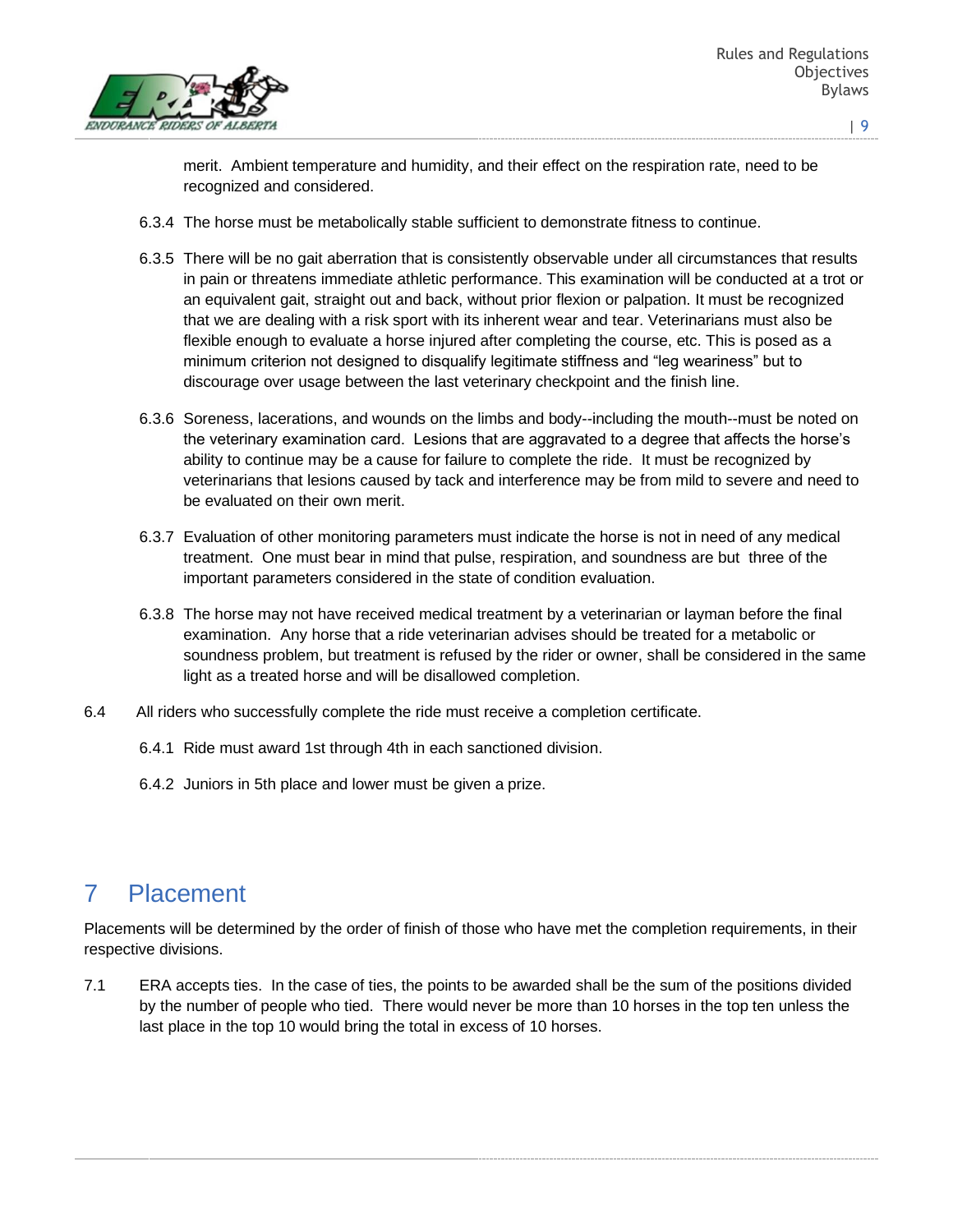

# 8 Points, Mileage and Divisions

The ERA will record points and mileage for ERA members and horses.

- 8.1 Points are calculated on the basis of actual finishing position regardless of whether other competitors are ERA members or not.
	- 8.1.1 Points accumulated by horses and riders in the Junior Division, Youth Division, and Senior Division are separate, and are not added together.
	- 8.1.2 Miles accumulated by horses and riders in the Junior Division, Youth Division, and Senior Division are separate, and may not be added together for year-end awards. The only circumstance where Junior Division miles are added to Senior Division miles is in the rider's total lifetime miles, and a horse's total lifetime miles.
- 8.2 Members whose dues are not paid before the first ERA-sanctioned ride of the year will receive no points or miles for themselves or their registered horses for rides held before their membership is paid.
	- 8.2.1 Rider points cannot be recovered, but paid-up members may recover miles by payment of fees as per the Schedule of Fees in Appendix A.
	- 8.2.2 Horses must be registered in order to receive points or mileage. Registration forms are available on the ERA website for members participating in a ride with an unregistered horse. It is each member's responsibility to register the horse, using the prescribed form.
		- 8.2.2.1 The member registering the horse for ERA purposes needs not be the registered owner of the horse. In the event of a dispute of ownership, proof of ownership will govern.
		- 8.2.2.2 Horse points cannot be recovered, but miles may be recovered by payment of fees as per the Schedule of Fees.
		- 8.2.2.3 Any horse that has not been registered by the day following the last ride of the ride season will not be eligible for miles in that ride year. Miles will be credited for the following year upon payment of appropriate fees in accordance with Rule 8.2.2.2.
		- 8.2.2.4 A horse owned, leased, rented or otherwise sponsored by a non-member will not be eligible for points but may recover ("buy back") mileage by payment of appropriate fees in accordance with Rule 8.2.2.2 upon purchase of a membership and registration of the horse with ERA.
- 8.3 A new member can obtain mileage credit for miles ridden before the date of joining by paying the appropriate fees in accordance with Rule 8.2.1. Only ERA-sanctioned miles may be recovered.
- 8.4 Career miles only may be obtained for ERA members and horses that participate in F.E.I. rides or endurance rides in other provinces and foreign countries by payment of fees as per the Schedule of Fees.
- 8.5 Points (Appendix C)
	- 8.5.1 The ERA has three divisions (Senior, Youth and Junior) based on the age of the rider, independent of any ride management rules governing junior and senior riders.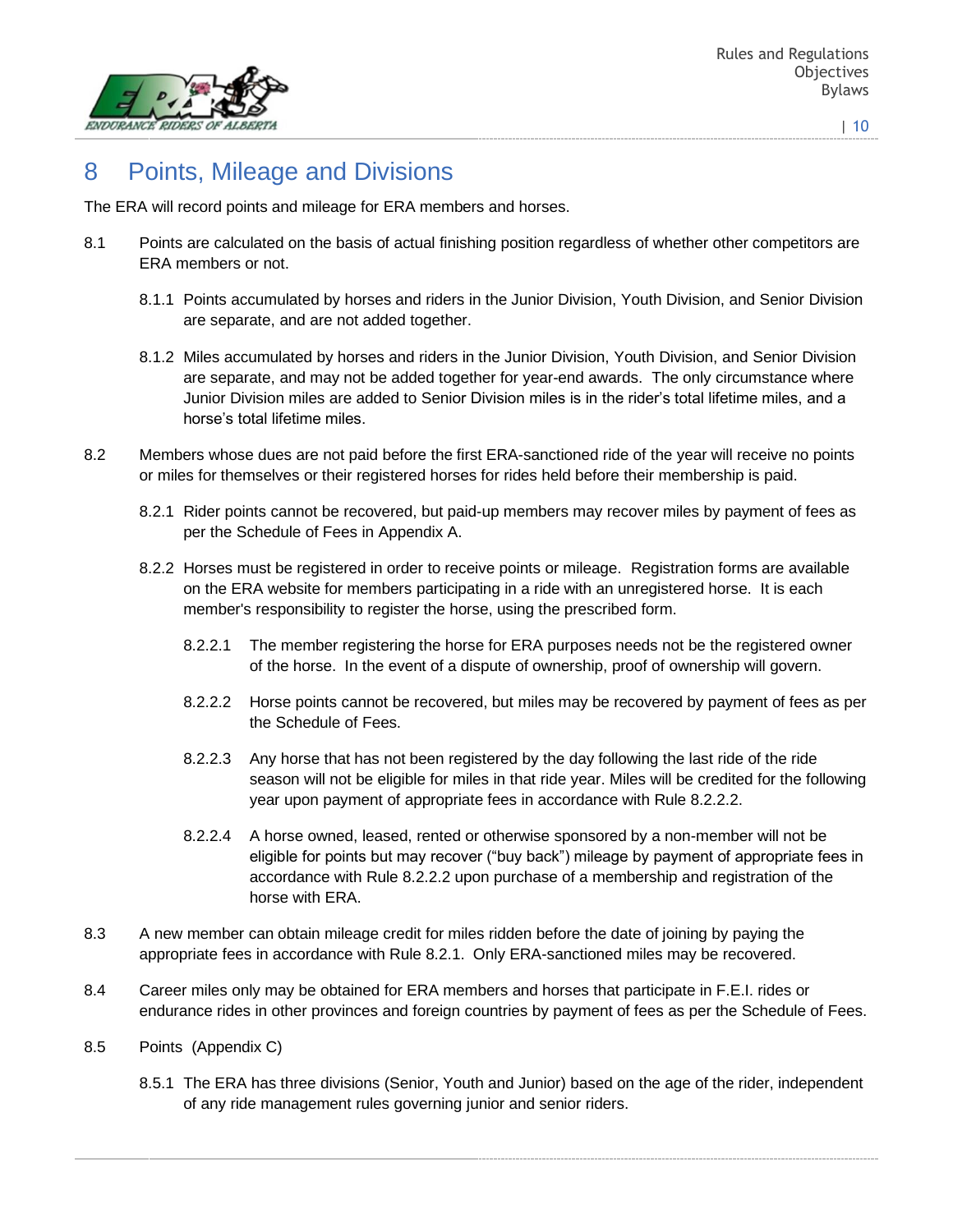

8.5.2 ERA computes points separately for the Senior, Youth and Junior Division, based on the following formula (one point per mile, plus bonus points per mile for Top Ten, equal total points per mile): For rides 70 miles and under in distance.

| Place          | $11+$ | 10            | - 9 | 8             | 7   | 6   | 5   | 4   | 3   | $\overline{2}$ | -1  |
|----------------|-------|---------------|-----|---------------|-----|-----|-----|-----|-----|----------------|-----|
| $\overline{1}$ | 3.0   | 2.9           | 2.8 | $2.7^{\circ}$ | 2.6 | 2.4 | 2.2 | 2.0 | 1.8 | 1.5            | 1.0 |
| 2              | 2.5   | $2.4^{\circ}$ | 2.3 | 2.2           | 2.1 | 1.9 | 1.7 | 1.5 | 1.3 | 1.0            |     |
| 3              | 2.2   | 1.9           | 1.8 | 1.7           | 1.6 | 1.4 | 1.2 | 1.0 | 1.0 |                |     |
| $\overline{4}$ | 2.0   | 1.9           | 1.8 | 1.7           | 1.6 | 1.4 | 1.1 | 1.0 |     |                |     |
| $\sqrt{5}$     | 1.8   | 1.7           | 1.6 | 1.5           | 1.4 | 1.2 | 1.0 |     |     |                |     |
| 6              | 1.6   | 1.5           | 1.4 | 1.3           | 1.2 | 1.0 |     |     |     |                |     |
| $\overline{7}$ | 1.4   | 1.3           | 1.2 | 1.1           | 1.0 |     |     |     |     |                |     |
| 8              | 1.3   | $1.2^{\circ}$ | 1.1 | 1.0           |     |     |     |     |     |                |     |
| 9              | 1.2   | 1.1           | 1.0 |               |     |     |     |     |     |                |     |
| 10             | 1.1   | 1.0           |     |               |     |     |     |     |     |                |     |
| $11+$          | 1.0   |               |     |               |     |     |     |     |     |                |     |

### **POINTS PER MILE SENIOR / YOUTH**

#### **POINTS PER MILE JUNIOR**

| Place 6+ 5 4 3 2 1     |                 |                         |                         |  |
|------------------------|-----------------|-------------------------|-------------------------|--|
| $1 \quad \blacksquare$ |                 |                         | 3.0 2.8 2.6 2.2 1.8 1.0 |  |
| <sup>2</sup>           |                 |                         | 2.2 2.0 1.8 1.4 1.0     |  |
| 3                      |                 | $1.8$ $1.6$ $1.4$ $1.0$ |                         |  |
| $\overline{4}$         |                 | $1.4$ $1.2$ $1.0$       |                         |  |
| -5                     | $1.2 \quad 1.0$ |                         |                         |  |

8.5.2.1 Where there are fewer than 11 starters in a division, all bonus points are reduced by the above methods, for that division. See Appendix C.

8.5.2.2 Members completing sanctioned one-day rides of 75 to 95 miles receive 1.25 times and 100 or more miles receive 2 times the number of points listed above. See Appendix C.

8.5.3 Horse points will be awarded to horses on the same basis as for riders under Rule 8.5.2 according to their respective divisions.

8.6 ERA recognizes and awards at year end: top-point horse, top-point rider, top mileage horse, top mileage rider, (50 miles and up, no LDs), best-conditioned award, and the top- point five horses, and riders in all three divisions - Senior, Youth and Junior separately.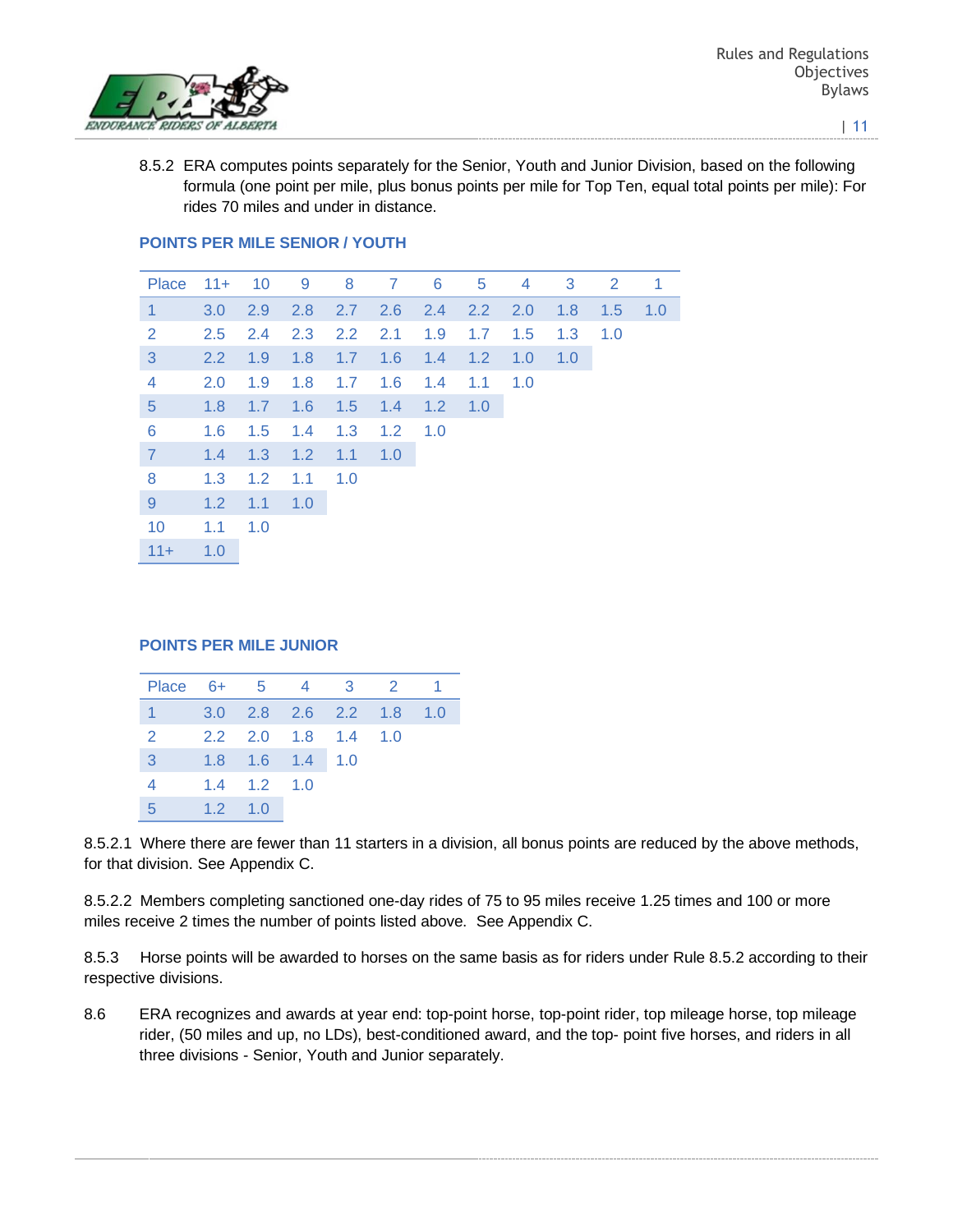

## 9 Best Condition

An award will be available for the horses, in Senior, Youth and Junior Divisions, judged to be in the Best Condition.

The examination is usually performed one hour after the finish but may be at such other time as the head vet and management may specify.

- 9.1 The award does not have to be given.
	- 9.1.1 The veterinarian(s) may feel that none of the horses in contention for the award deserve to receive it.
- 9.2 Use of the ERA Best Condition System is optional with ride management.
	- 9.2.1 Ride managers have the option of giving other Best Condition awards besides the ERA Best Condition Award if they wish.
	- 9.2.2 The ERA recognizes only one Best Condition award for each division, in each sanctioned distance at any one ride.
- 9.3 Under the ERA system all of the first ten finishing horses are eligible for consideration, within the Senior, Youth and Junior Divisions respectively.
	- 9.3.1 The ride veterinarian(s) will be the sole judge of the veterinary portion of the award.
	- 9.3.2 Ride management determines the weight and time portion of the award.
	- 9.3.3 Procedure in the event of a tie (Best Condition score): the horse, among those tied, with the highest veterinary score will be the winner. If there is still a tie, the horse, among those still tied, that finished ahead of the other(s) will be the winner.

9.4 ERA recognizes one top Best Condition horse in each Division; Junior, Youth, and Senior for each ride season, according to the following system:

- 9.4.1 Each member-owned horse receiving a Best Condition Award at a ride will receive one point per mile of sanctioned ride length (in the Best Condition point system, these points do not go into the overall point system).
	- 9.4.1.1 If there are fewer than ten starting horses, the points are reduced by 10% for each starter fewer than ten; that is, if there are nine starters, the points are reduced by 10%, for eight starters, by 20%, and so forth. However, if there is only one starting horse, no Best Condition points shall be awarded.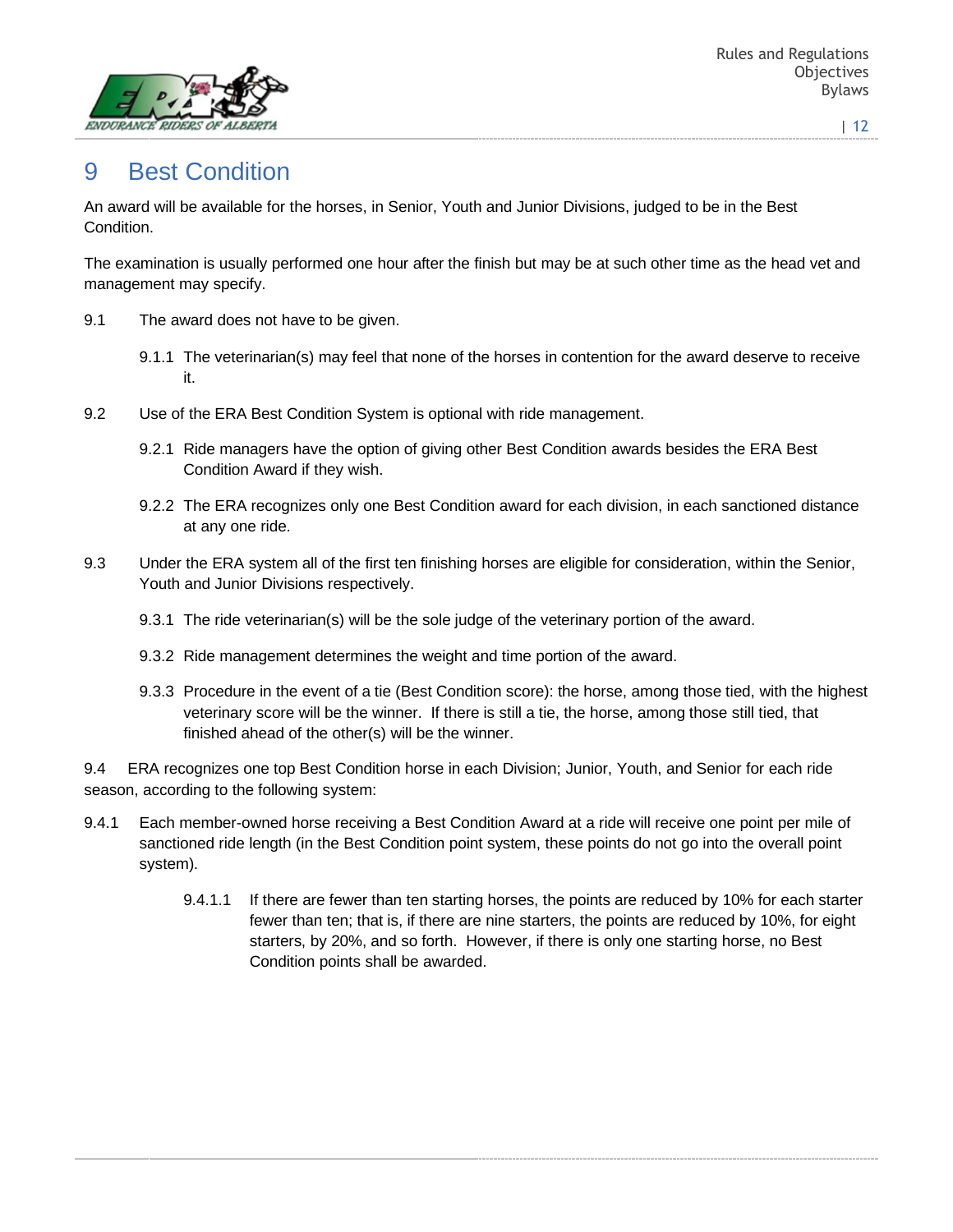

# 10 Junior, Youth and Novice Riders

### 10.1 Junior Division

ERA recognizes junior riders as a separate sanctioned division of ERA described as the Junior Division. All junior riders will be entered in the Junior Division, in both Endurance and Limited Distance rides. ERA Rules and Regulations, including those pertaining to completion, awards, points, mileage, and best condition, both at individual rides and at year-end awards, shall apply to the Junior Division using the same criteria as that of the Senior Division.

All junior riders in both Endurance and Limited Distance rides, whether they are ERA members or not, must be accompanied by a competent adult (18 years or older) sponsor throughout the competition. Junior and sponsor must ride together at all times, including entering and leaving all vet checks at the same time; the only exception being that at the finish a junior may finish within the same minute or within the one minute on either side of the sponsor's finishing minute.

- 10.1.1 A junior is a rider who was under the age of 16 as of January 1 of each calendar year.
- 10.1.2 All juniors, sponsored or unsponsored, must wear an approved horse safety helmet.
- 10.1.3 Junior riders may participate in ERA competitions only with the written consent of a parent or guardian. This consent shall imply:
	- 10.1.3.1 Acceptance of all ERA rules, particularly the ability of a junior to substitute a sponsor during a ride as allowed by ERA rules and regulations; and,
	- 10.1.3.2 Prior consent to any emergency medical treatment or aid.
	- 10.1.3.3 If a junior's horse is pulled, the parent or sponsor must name an adult who is in camp to be responsible for the junior before they (parent/guardian) go back on trail. Ride Management must be informed of transfer of responsibility.
	- 10.1.3.4 If a veterinarian recommends treatment of a junior's horse, even if treatment is refused, either the designated guardian or parent/owner must be in camp with the junior to care for the horse. There must be a record of refusal signed on the vet card by vet and parent/owner or designated guardian.
- 10.1.4 A Junior ERA member 14 years or older, who has completed 500 miles or more in the ERA rider mileage program, may ride without a sponsor but will compete in the youth division.
	- 10.1.4.1 This unsponsored young rider must have on file in the ERA office a letter by parent or guardian that consents to and requests unsponsored status.
	- 10.1.4.2 The ERA office will then provide a letter for this unsponsored young rider verifying 500 miles in ERA rider mileage program. The letter must be presented to ride management at check-in or earlier.
	- 10.1.4.3 Management may choose not to honor the "unsponsored young rider" concept and require all persons less than 16 years of age to have sponsors.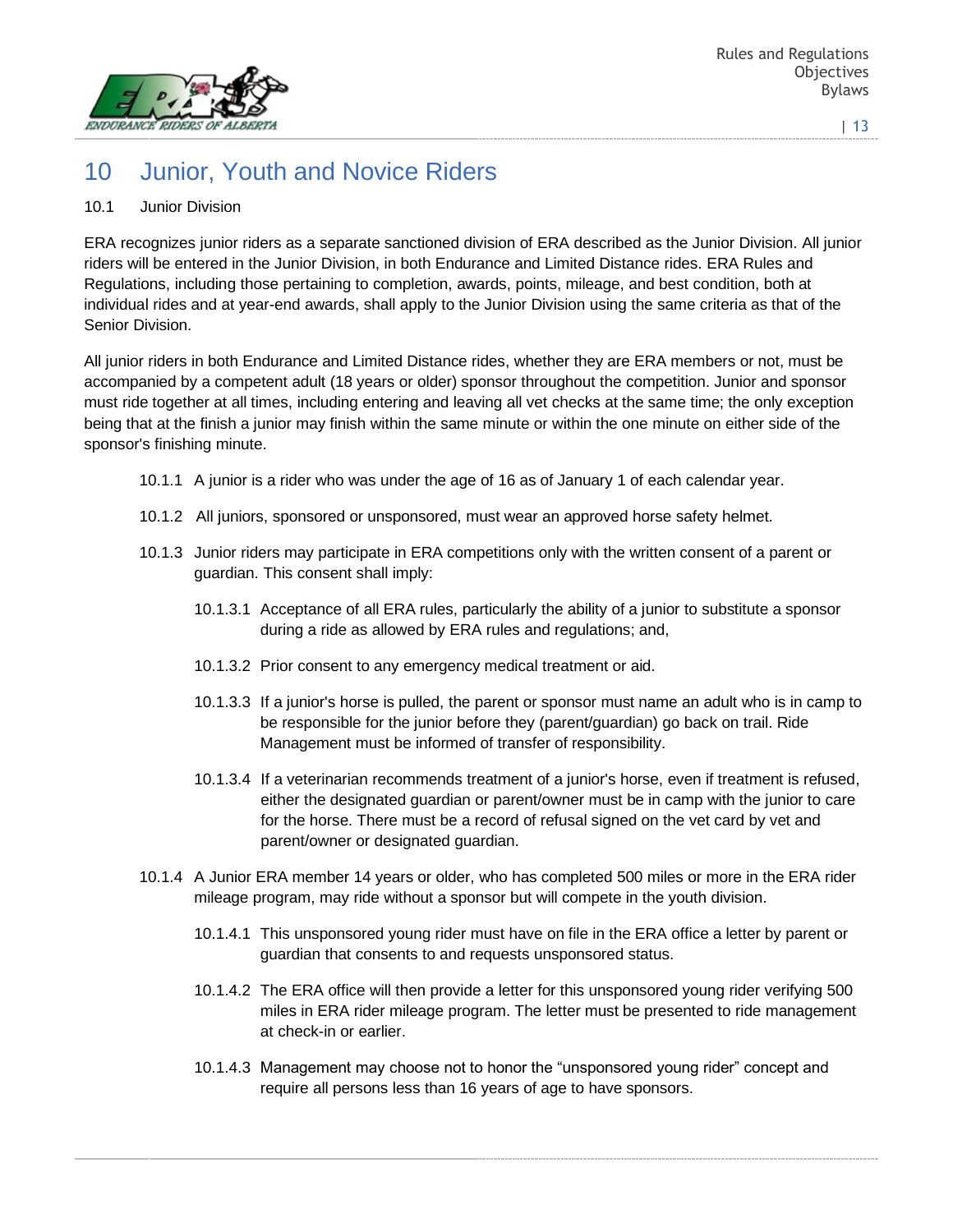

- 10.1.4.4 A junior competing in the Youth Division will have separate Youth Division points and mileage in regards to year end awards; they cannot be added to the Junior Division, points or mileage.
- 10.1.5 The sponsor must be a competent adult (18 years or older) and must be duly entered as a competitor in the event and sponsorship must be documented on the junior's entry form complete with sponsor's signature, at the time sponsorship begins.
- 10.1.6 Junior and/or sponsor normally may suspend their sponsorship agreement only at regular stated checks and then only with the knowledge and consent of ride management, and management's documentation of the change when it occurs.
	- 10.1.6.1 Sponsorships may change between checks only in the event that either competitor or competitor's mount is unable to continue safely to a checkpoint.
	- 10.1.6.2 In the event that a junior's sponsor is pulled from competition and there are no other qualified sponsors to follow, the junior may be allowed to continue with a volunteer rider through the completion of the ride with ride management's approval. The volunteer rider must be an ERA member in good standing and the volunteer's horse must be approved by the ride veterinarian. The junior would receive last placing and relevant points. The volunteer rider receives no mileage credit or points.
- 10.1.7 Infraction of the sponsorship shall result in either the sponsor and/or the junior being disqualified.
- 10.1.8 ERA points must be submitted and recorded per the above regulations independent of ride management's local ride rules governing Junior, Youth and Senior Division riders.
- 10.1.9 All juniors entered in FEI events in Alberta, sanctioned by ERA, will be awarded points and miles for year-end standings in the Junior Division. All the following Junior Rules and Regulations from 10.1 to 10.7 will apply for these events except 10.3, 10.4, and 10.5.

### 10.2 Youth Division

ERA recognizes youth riders as a separate sanctioned division of ERA described as the Youth Division. All youth riders will be entered in the Youth Division, in both Endurance and Limited Distance rides. ERA Rules and Regulations, including those pertaining to completion, awards, points, mileage, and best condition, both at individual rides and at year-end awards, shall apply to the Youth Division using the same criteria as that of the Senior Division.

- 10.2.1 Youth being from the date they leave Junior Division up to 21 years of age. A Youth is a rider who is under the age of 22 as of January 1 of each year.
- 10.2.2 The Endurance Riders of Alberta Youth Scholarship The Vision of the Endurance Riders of Alberta Youth Scholarship is to recognize and honor the dedication, consistency, horsemanship, promotion of the sport, and sportsmanship that Endurance Riders of Alberta's young riders demonstrate during their endurance career, on and off the trail. See Appendix D for Youth Scholarship Information and Application.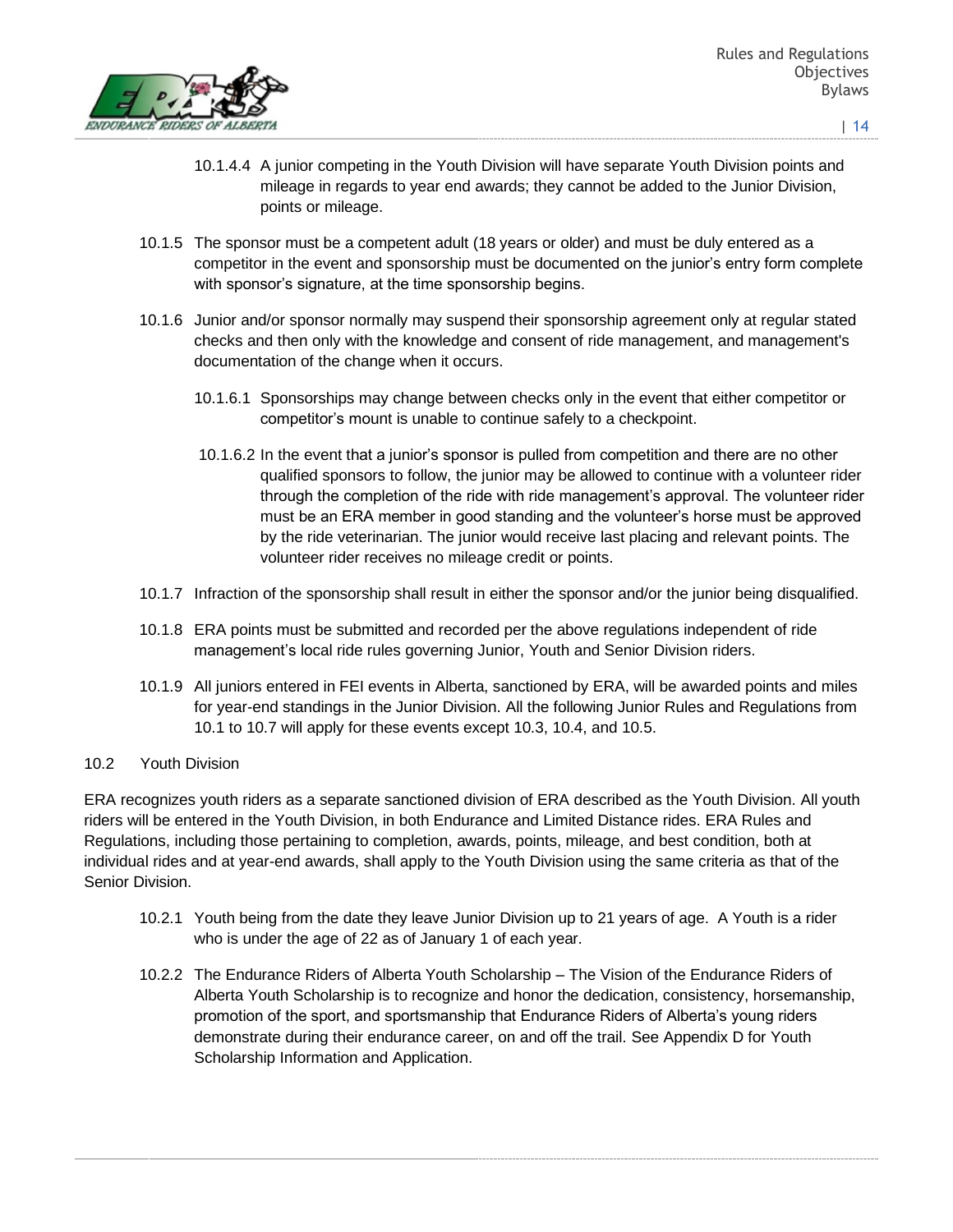

### 10.3 Novice Riders

All miles classed as Novice, specifically 25 or less, which are offered at an ERA sanctioned event, will be recognized as "Miles Only" for accumulated miles to an ERA member that is guiding new people to the sport of Endurance, or only if the person riding is a first year rider and member of ERA. Prizes or placing will not apply.

## 11 Ride Sanction Applications

Sanction requests for all rides including but not limited to established rides, new rides, rides with date and/or length changes, special qualification rides with qualifications other than Rule 3, and special event rides, which are a series of rides totaling more than 150 miles and three days, must be received by the ERA Sanctioning Committee for approval at least six weeks before the actual ride date. In the event of a cancelled ride the Board of Directors may approve the sanctioning of a replacement ride waiving the six weeks notice.

- 11.1 A deposit is required with each ride sanctioned or re-sanctioned, but not sponsored by ERA, as per the Schedule of Fees. If the ride is cancelled by ride management, the full fee will be retained by ERA. If sanctioning is not approved or is withdrawn, a percentage will be returned to the applicant, as per the Schedule of Fees. If the ride proceeds, a percentage will be applied to the "per rider" sanction fee as per the Schedule of Fees.
- 11.2 The ERA ride season runs from October 16th through to October 15th.
- 11.3 The starting time of the ride must be included on the sanctioning application.
- 11.4 Rescheduling rides in an emergency is up to the discretion of the ERA Board of Directors.
- 11.5 Ride managers wishing to put on more than four events in one season must first demonstrate the quality of four events (including sufficient number of competitors) to the satisfaction of the Sanctioning Committee.
- 11.6 ERA does not sanction rides offering prize money.
- 11.7 The ERA Sanctioning Committee may withhold or remove sanctioning before or during the competition if a ride does not meet ERA standards including, but not limited to, ERA Rules and Regulations and measures dealing with horse and rider safety.
- 11.8 Trail Markings; Endurance rides sanctioned by Endurance Riders of Alberta offering a distance of 160 kilometers or 100 miles and or; at any time the possibility arises whereas riders will be required to ride in the dark, ride management must clearly mark the trail with glow sticks and or reflectors, making sure all corners, intersections and areas of questionable vision are marked.
- 11.9 ERA offers sanctioned and sponsored events under the terms currently in use but for sanctioned only rides, increases the drug testing fee to \$10 per rider instead of the standard \$2 per rider. Ride managers must submit a financial statement at the end of the year to the ERA Board of Directors. This financial statement will determine future eligibility for casino funds.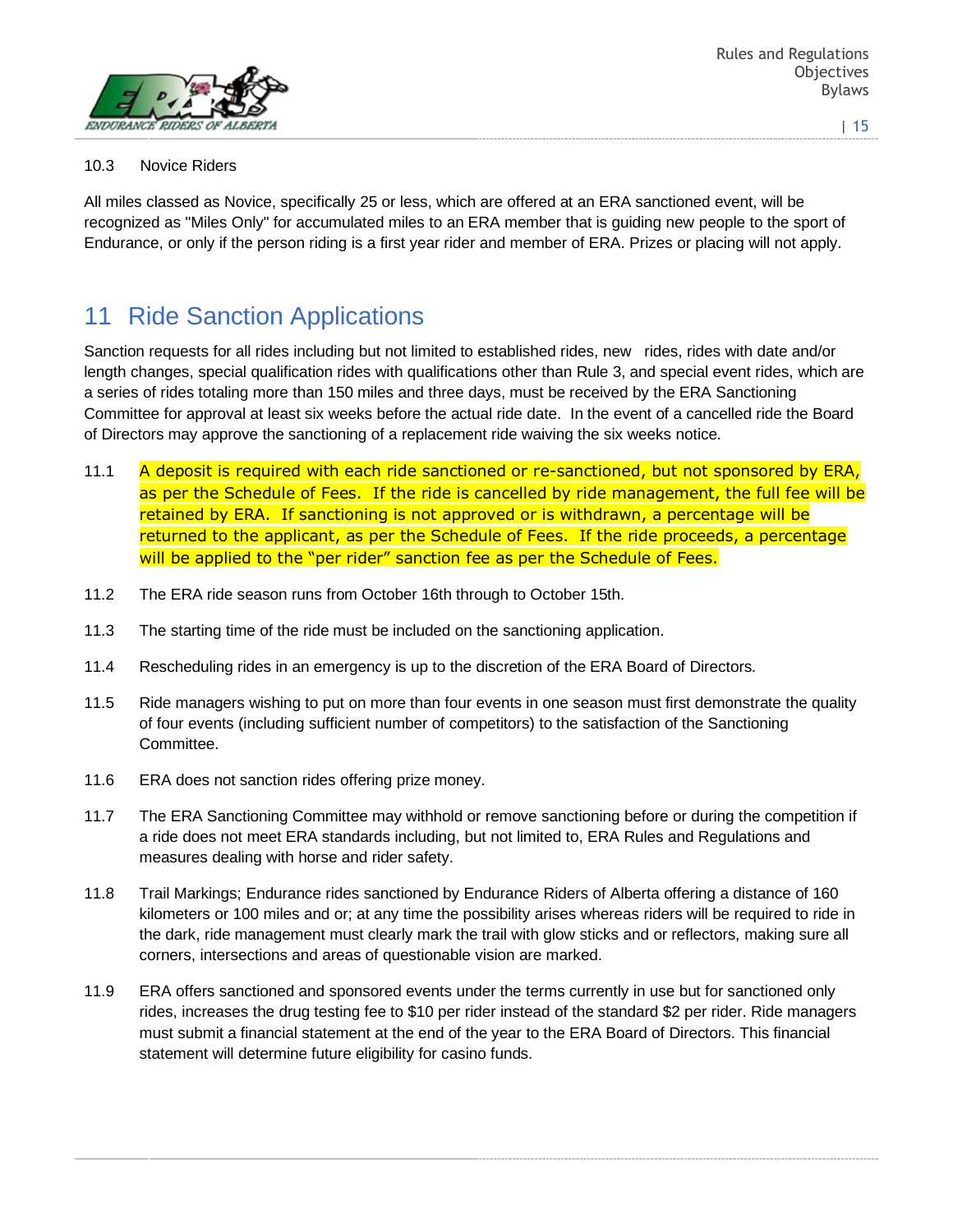

11.10 The rider or person participating in a sanctioned/sponsored event must NOT be currently suspended or expelled from the club, or any other provincial equine organization. This policy extends to events that are held in conjunction with other associations, FEI, EC, AERC. The ride managers and the sanctioning director are required to ensure this policy is maintained.

# 12 Ride Results

Ride results must be submitted within 30 days with the applicable fees to the appropriate Board Member as per instruction.

12.1 There is a minimum sanctioning fee for rides sanctioned, but not sponsored by ERA, as per the Schedule of Fees in Appendix A.

# 13 Drug Policy

The integrity of any endurance competition requires that the horse is not influenced by any drug, medication or treatment. Endurance horses must compete entirely on their natural ability. The purpose of this rule against the use of Prohibited Substances or Controlled Treatments in equines during endurance rides is both to protect the equines from harm and to ensure fair competition. ERA prohibits from competition, horses that contain evidence of the administration of abnormal substances, or of normal substances in abnormal amounts (exogenously administered compounds even if normally found endogenously). Since the complete effects of such administration cannot be known, fairness and safety require the prohibition of such practices.

- 13.1 Prohibited Substances or Prohibited Treatments FEI 2022 Equine Prohibited Substance List (inside.fei.org) as defined in this rule shall not be administered to or used in an equine competing in an endurance ride. No equine in which a Prohibited Substance or its metabolite is present shall compete in an endurance ride. (Exception: Pergolide mesylate administered exclusively for the purpose of treating Pituitary Pars Intermedia Dysfunction (PPID/Equine Cushing's Disease)
- 13.2 ERA-sanctioned rides are subject to drug testing by the ERA or governmental agencies. Riders and owners of horses entered in ERA-sanctioned events grant authority for their horses to be tested by virtue of their entry into the ride.
	- 13.2.1 Refusing to allow or cooperate with testing for Prohibited Substances at an endurance ride shall be considered to be the same as the administration or use of a Prohibited Substance and shall be grounds for immediate disqualification from the event as well as the imposition of additional penalties.
- 13.3 For purposes of this rule, an equine shall be considered to be competing in an endurance ride from the time it passes its pre-ride control check until the time it either has been pulled during a ride or is examined for its post-ride control check after finishing a ride. If the equine stands for best condition judging, it will be considered to be still competing until the end of the best condition judging. Each day of a multiple day ride shall be considered a separate ride for purposes of this rule, except that the same equine competing on consecutive days shall be considered to be competing during the entire time between the rides on those days.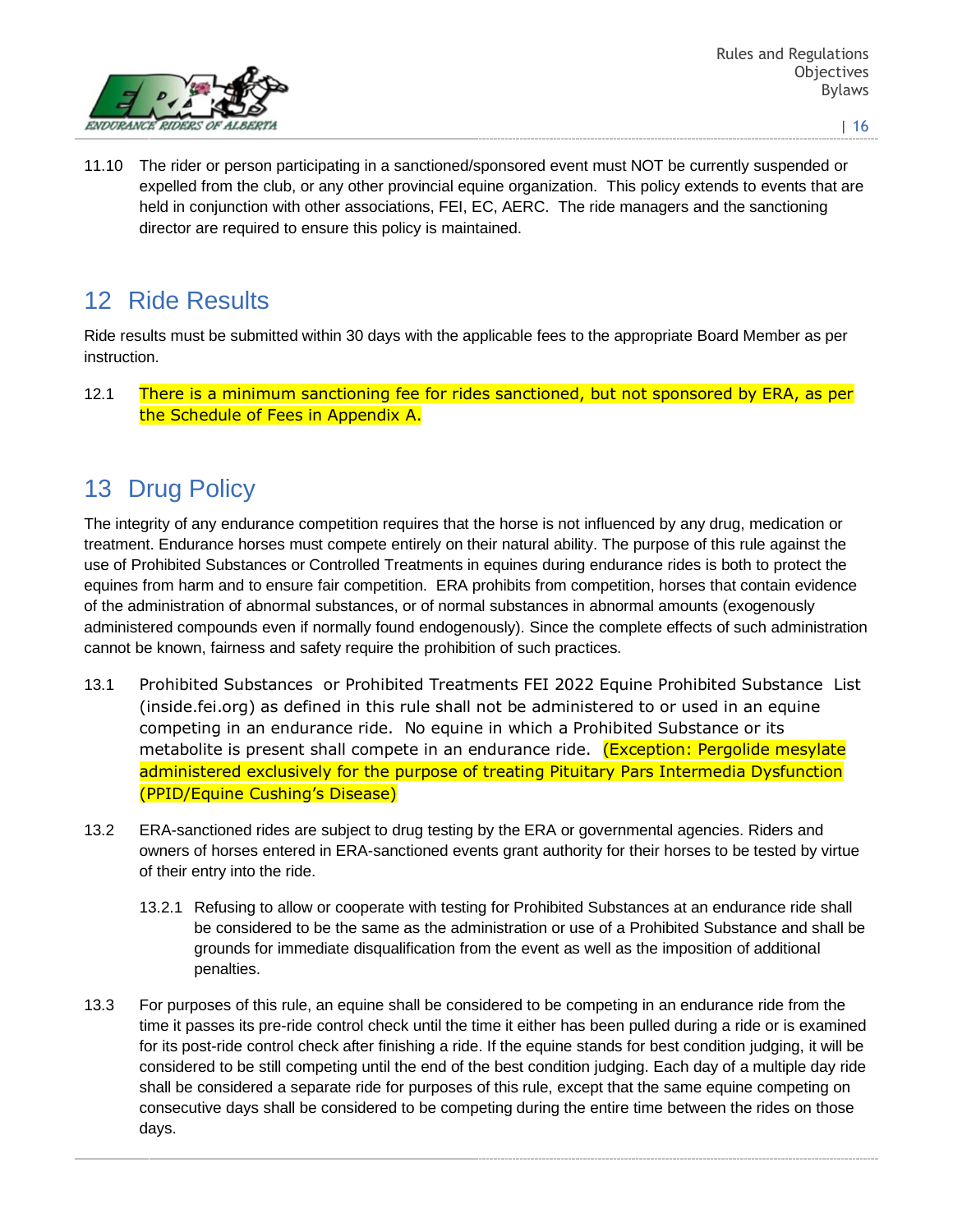

- 13.4 Upon receipt of a laboratory report from an approved laboratory showing the presence of a substance that may be a Prohibited Substance in a test sample from an equine competing in an endurance ride, the ERA President shall appoint a Protest and Grievance Committee comprised of BOD members with no Conflict of Interest. The ERA President, on behalf of the BOD, shall immediately file a protest with the Protest and Grievance Committee and forward to them, the laboratory report and related matters. The identity of the rider/owner will only be made known to the Protest and Grievance Committee, and will not be shared with the BOD in its entirety, the membership of the ERA, or the public. The filing of a protest by the ERA President under this rule shall not be subject to the deadlines otherwise applicable to filing protests.
- 13.5 Riders/owners may elect to accept the initial blood test as positive for a Prohibited Substance, and waive further testing. If further testing is completed on the test sample a.) riders/owners do not accept initial test as positive b.) riders/owners file an Appeal; the riders/owners will be liable for all charges for confirmatory and/or quantitative testing if these tests are deemed necessary by the Protest and Grievance Committee.
- 13.6 Any equine and rider/owner violating this rule at an endurance ride shall forfeit any completion or placing for the ride, and are obligated to return any prizes received as a result of completion or placing. Ride results will show a DQ by the BOD.
- 13.7 The Protest and Grievance Committee will judge each case on its own merit, and may impose additional penalties for violation of this rule on any person responsible for the violation.
- 13.8 Normally, the rider of the equine and its owner shall be considered the persons responsible for its custody and care at a ride. Accordingly the rider of the equine and its owner shall avoid liability for additional penalties for violation of this rule only by showing by clear and convincing evidence that: (a) some other person outside of the rider or owner's control was responsible for the violation and (b) the rider or owner bore no fault for the violation.

# 14 Multiple Entry Restriction

No horse and/or rider may enter any ERA-sanctioned ride more than once, or enter more than one ride held concurrently at an ERA-sanctioned event.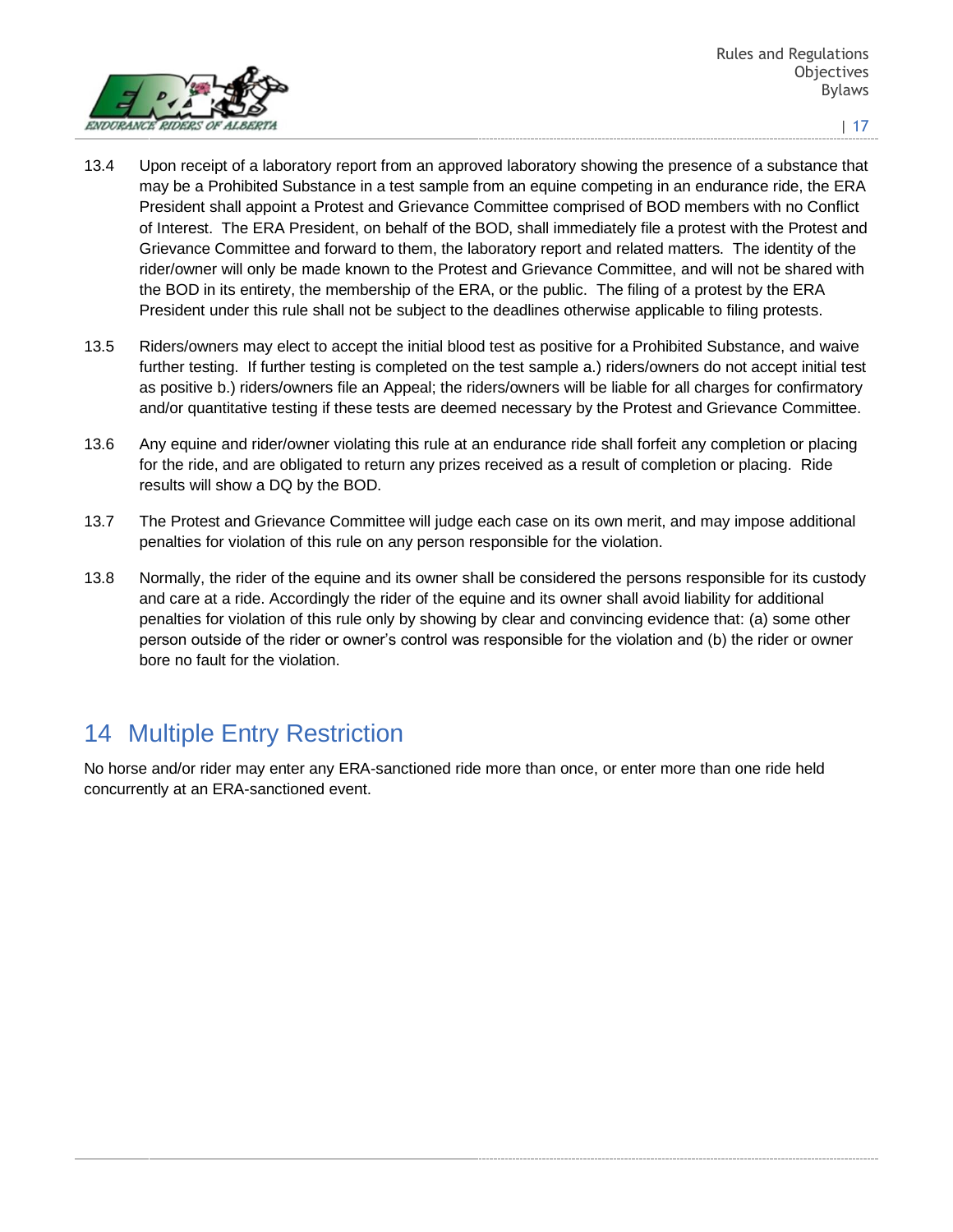

# 15 Protests

When violations have not been determined and/or addressed during the course of a competition by means of the ordinary application of ERA Rules and Regulations, or other improprieties are alleged that have occurred outside a competition, the protest procedure shall be utilized.

The provisions of this section apply to any ERA-sanctioned ride for the following persons: owner, rider, agent, trainer, crew member, ride manager, ride management personnel, veterinarian, any member of the family of the above, individual ERA member, or any person who violates ERA Rules and Regulations. Violation and penalties will be determined by the ERA Protest and Grievance Committee, on the basis of a protest filed with it. Appeals of the Protest and Grievance Committee's decisions must be made to the Board of Directors.

Whenever the Protest and Grievance Committee or the full Board of Directors handles a case, that body must send a report of its decision to the ERA Office as well as to the accused and accuser in the case. The Office will keep an ERA record of Protest and Penalties. On the basis of this report, the ERA mileage director will correct ride results, if that is called for, to correspond with the judgment.

### 15.1 Informal Protest Procedure

Resolution of alleged infractions affecting ride results and awards that have not been satisfactorily addressed in the course of a competition may not require a formal protest.

The following procedures are suggested as ways in which this might be done, but are not deemed complete until and unless agreed upon adjustments to ride results and awards are carried out, and competitors have been notified of the terms of the resolution.

### 15.1.1 Competitor/Management Resolution

15.1.1.1 On-site resolution

The alleged infraction is resolved while competitors are still present. Good faith in negotiation between management and competitors, including thorough knowledge of ERA rules, should allow these resolutions in all but a few cases.

### 15.1.1.2 Off-site resolution

When an infraction is alleged within 48 hours after the ride is completed, but after people have left the ride site, competitor and management should attempt to resolve the matter by phone, within the 48-hour period.

- 15.1.2 ERA Director and/or Rules Committee Assistance
	- 15.1.2.1 When the competitor/management interaction fails, and/or the infraction is alleged more than 48 hours after the ride date, then an ERA Director must be contacted and this Director should attempt to resolve the matter in consultation with the Rules Committee.
	- 15.1.2.1 If no resolution is reached within 14 days after the ride date, a charge may be continued only if a protest is filed. Whenever a Director finds a case to be particularly complicated and/or an apparent infraction would require imposition of a penalty other than the normal penalties involved in the application of competition rules, which Director should recommend that the offended party file a protest with the Protest and Grievance Committee, if that party wishes to pursue the charge.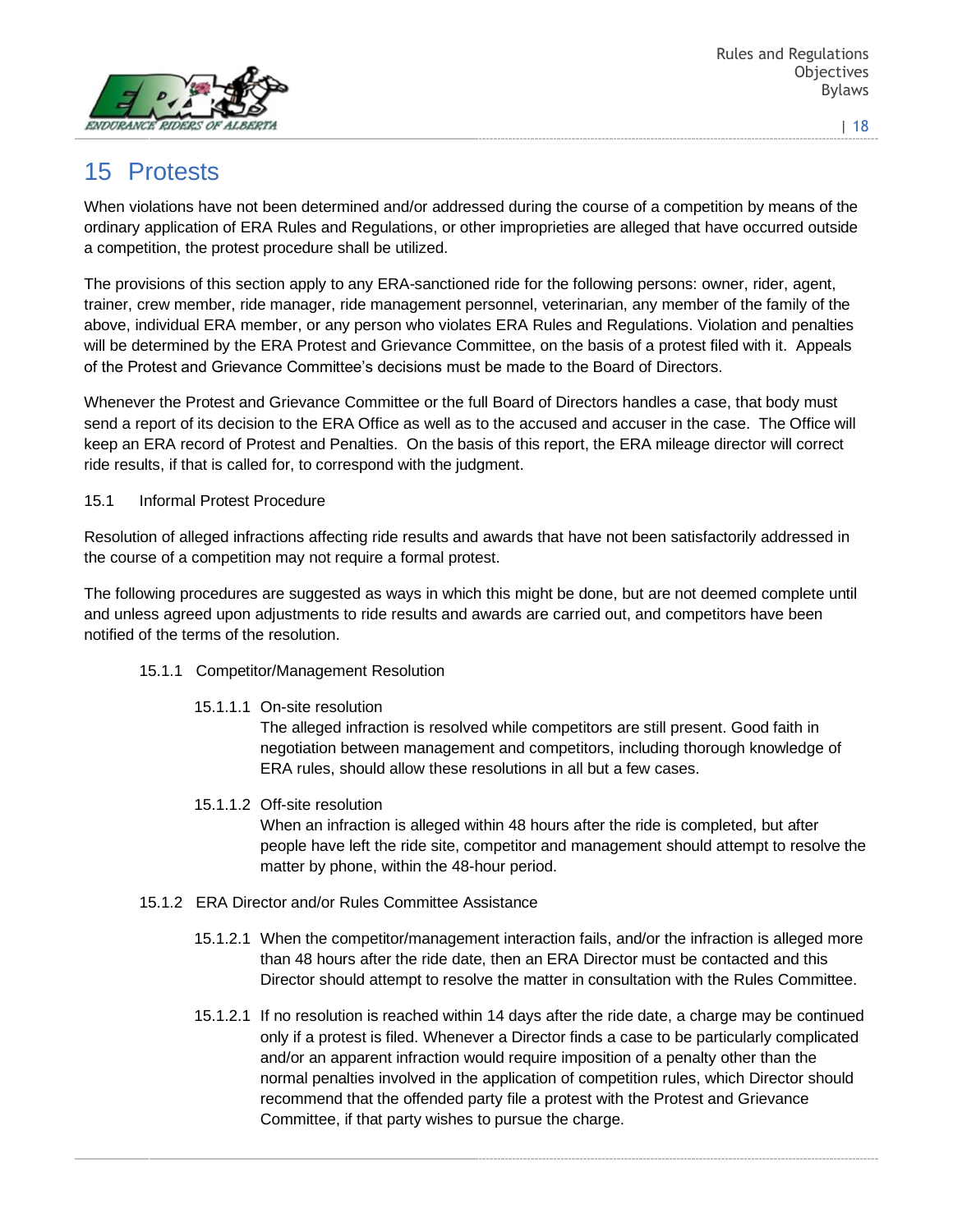

### 15.2 Formal Protest Procedure

A protest is a properly documented complaint by an ERA member alleging an infraction of an ERA rule or failure to apply a rule properly. A protest will not be deemed properly initiated unless the requirements of 15.2.1, 15.2.2, and 15.2.3 are met. Prior utilization of Rule 15.1. Informal Protest Procedure is neither a pre-condition nor a bar to initiation of a formal protest on the same grounds.

### 15.2.1. Such protest must be:

- in writing.
- signed by the protester.
- accompanied by personal testimony, sworn statements, or evidence supporting the protest.
- Evidence consists of physical evidence including written records, statements of principals and first-hand witnesses. Hearsay evidence will be accepted, but may be given lesser weight than first-hand evidence.
- accompanied by a cheque (which is refunded if the protest or appeal is upheld) payable to the ERA as per the Schedule of Fees.
- sent to the Protest and Grievance Committee, with a postmark no later than the 14th day after the ride date; or if an alleged infraction does not come to light until ride results are printed in the official publication the ERA is currently using, then the postmark of the protest must be within 30 days of the mailing of the official publication. In the case of alleged drug violations, the protest must be submitted within 14 days of receipt of the lab or government agency report.
- 15.2.2 Such protest must contain:
	- the full name and address of the party allegedly in violation.
	- the ride name, location, date, and manager.
	- a complete and definite statement of the acts that constitute the alleged violation.
	- clear reference, by number, to each ERA rule or regulation allegedly violated.
- 15.2.3 Upon receipt of a properly initiated protest, the Protest and Grievance Committee must immediately provide a copy of the protest and all supporting evidence to the accused, and notify the accuser that the protest has been initiated. From the postmark date of the announcement the accused and accuser have 14 days (postmark) to send materials refuting/substantiating the charges, to the Protest and Grievance Committee. The Protest and Grievance Committee must reach a decision, and report it to the ERA Board of Directors, the accused and the accuser, in writing, no later than 30 days after the accusation was announced to the accused. This decision must indicate actions to be taken, including but not limited to: amendment of ride results, assessment of penalties, and restitution of awards.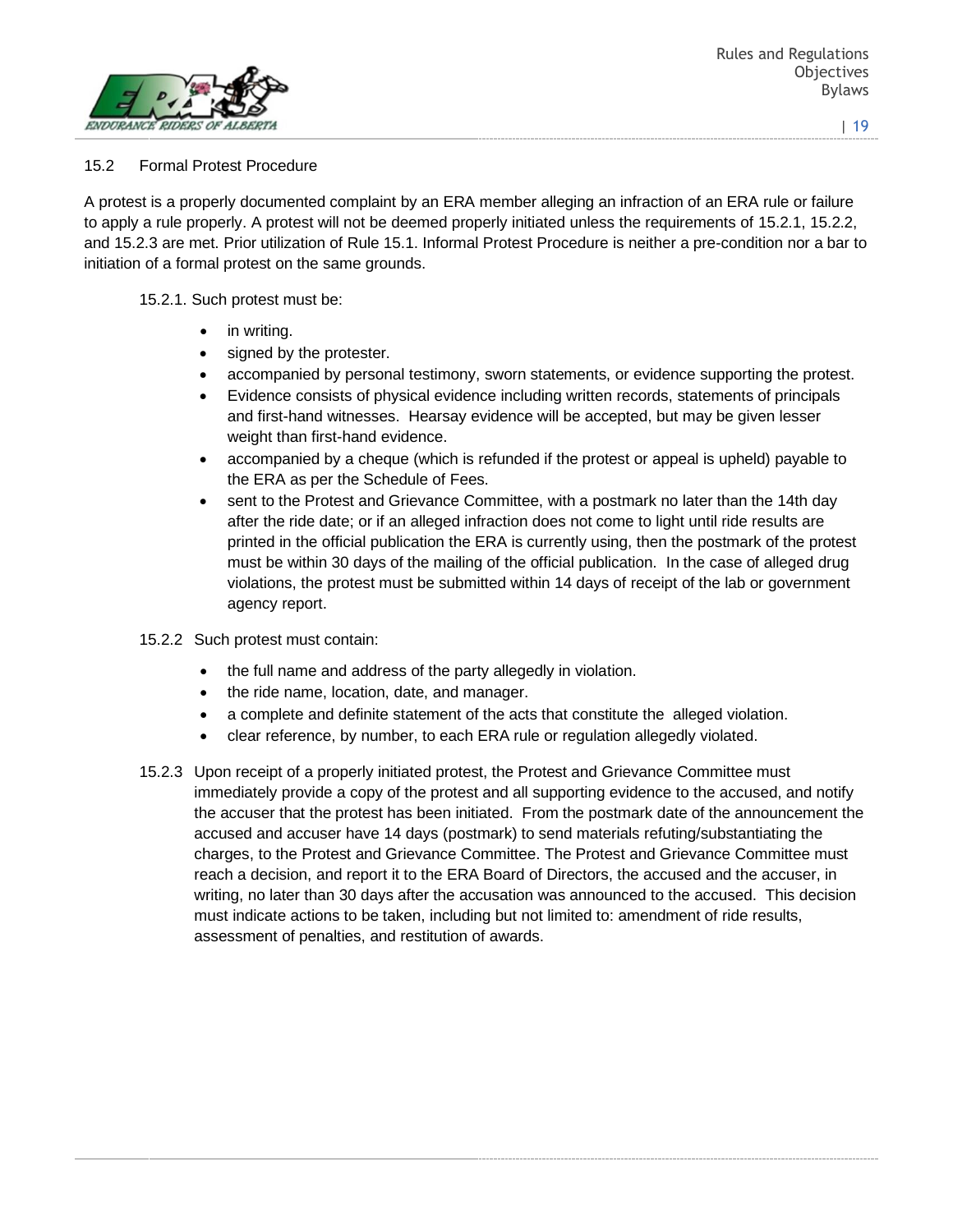

Rules and Regulations **Objectives** Bylaws

#### | 20

### 15.3 Appeals

Should an appeal from the Protest and Grievance Committee's decision be sought, it must be done within 14 days (postmark) after the Protest and Grievance Committee's notification of its decision. This appeal must be addressed to the Board of Directors and sent to the ERA Office. The appeal must:

- a. have the written support of two Directors.
- b. explicitly delineate whether the appeal is from the guilty or innocent verdict of the Protest and Grievance Committee, or from the penalty assigned.

If conditions a. and b. are met, the ERA Office shall immediately notify the accused, accuser, and the ERA Board of Directors of this appeal. At this juncture, accused, accuser, and the Protest and Grievance Committee may submit additional testimony or evidence to the ERA Office, but this material must be postmarked no later than 14 days after the postmark of the appeal notification.

Thirty days after the original appeal notification, all relevant materials shall be distributed by the ERA Office to the Board of Directors. These shall include all materials used by the Protest and Grievance Committee in its decision, its written report, and any additional information provided since the appeal was announced.

Board directors shall post their comments no later than the 10th day after the ERA posting of materials to the Board of Directors. All comments shall be distributed to the Board of Directors along with ballots for a vote. Board directors must post their ballots no later than the 10th day after the ERA Office posted the ballots to the Board directors. Successful appeals require a simple majority of the Board of Directors membership.

If appeal from a penalty is successful the Executive Committee of the Board of Directors shall assess a new penalty that must have the Board of Director's approval (simple majority vote of the Board). There is no appeal of the Board of Director's decision.

### 15.4 Time limitations

All time limitations of the protest procedure may be extended at the discretion of the President of the ERA. At any point in the procedure, if the accusing party elects to drop charges, that accusing party shall promptly notify the ERA Office of this decision in writing.

### 16 Penalty Schedule

### **Violations and Penalties**

When assigning penalties, the Protest and Grievance Committee and the Board of Directors will take into consideration such things as severity of the infractions, intentional infractions, repeated infractions, and multiple infractions.

16.1 Individual Violations

Violations include, but are not limited to, the following:

a. Infraction(s) of ERA Rules and Regulations.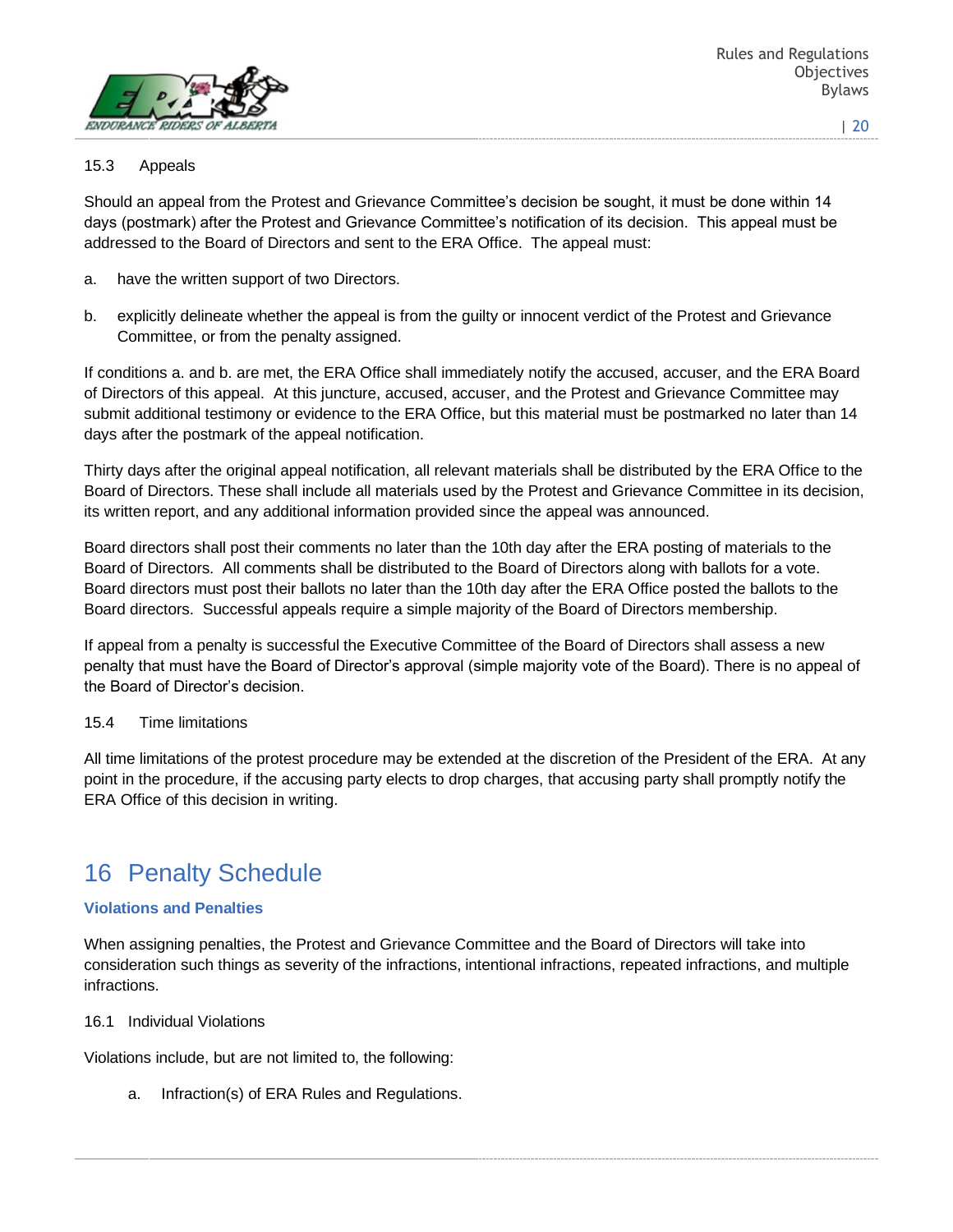

- b. Acting, or inciting any other to act, in a manner contrary to the rules of the ERA, or in a manner considered otherwise illegal or unsportsmanlike.
- c. Physical assault upon a person and/or cruelty to a horse.
- d. Failure to obey any penalty imposed by the ERA.
- 16.2 Individual Penalties

If found guilty, the party will be subject to such penalty as the Protest and Grievance Committee, or the Board of Directors, may determine, including, but not limited to (more than one penalty may be applied to an infraction):

- a. Censure. A censure penalty makes the reprimand public information and serves to warn the guilty party that further violations will subject the defendant to heavier penalties.
- b. Forfeiture of completion and/or placement in a competition and/or forfeiture of any awards or prizes won in connection with the offence committed.
- c. Suspension of such person for any period from competing. A suspended person is forbidden for the time specified in the decision from: holding or exercising any office in the ERA; participating in any way whatsoever in any ERA-sanctioned ride.
- d. Suspension from membership in the ERA.
- 16.3 Ride Violations

A sanctioned ride is subject to penalty for, including but not limited to, the following:

- a. Failure to conduct a ride in accordance with ERA Rules and Regulations.
- b. Failure of a ride to pay its indebtedness to the ERA or to report ride results within 30 days of ride date.
- c. Failure to honor agreements with any ride officials or employees.
- d. Knowingly permitting a suspended person to participate in any manner.
- e. Permitting acts which are contrary to the rules of the ERA.
- 16.4 Ride Penalties

A sanctioned ride found guilty of a violation will be subject to such penalties as the Protest and Grievance Committee, or the Board of Directors, may determine, including, but not limited to, the following:

- a. Censure. A censure penalty makes the reprimand public information and serves to warn the ride and its management that further infractions will subject the ride and its management to heavier penalties.
- b. Fine(s).
- c. Suspension for any period from the privilege of being sanctioned. This may be applied to the ride and/or ride management.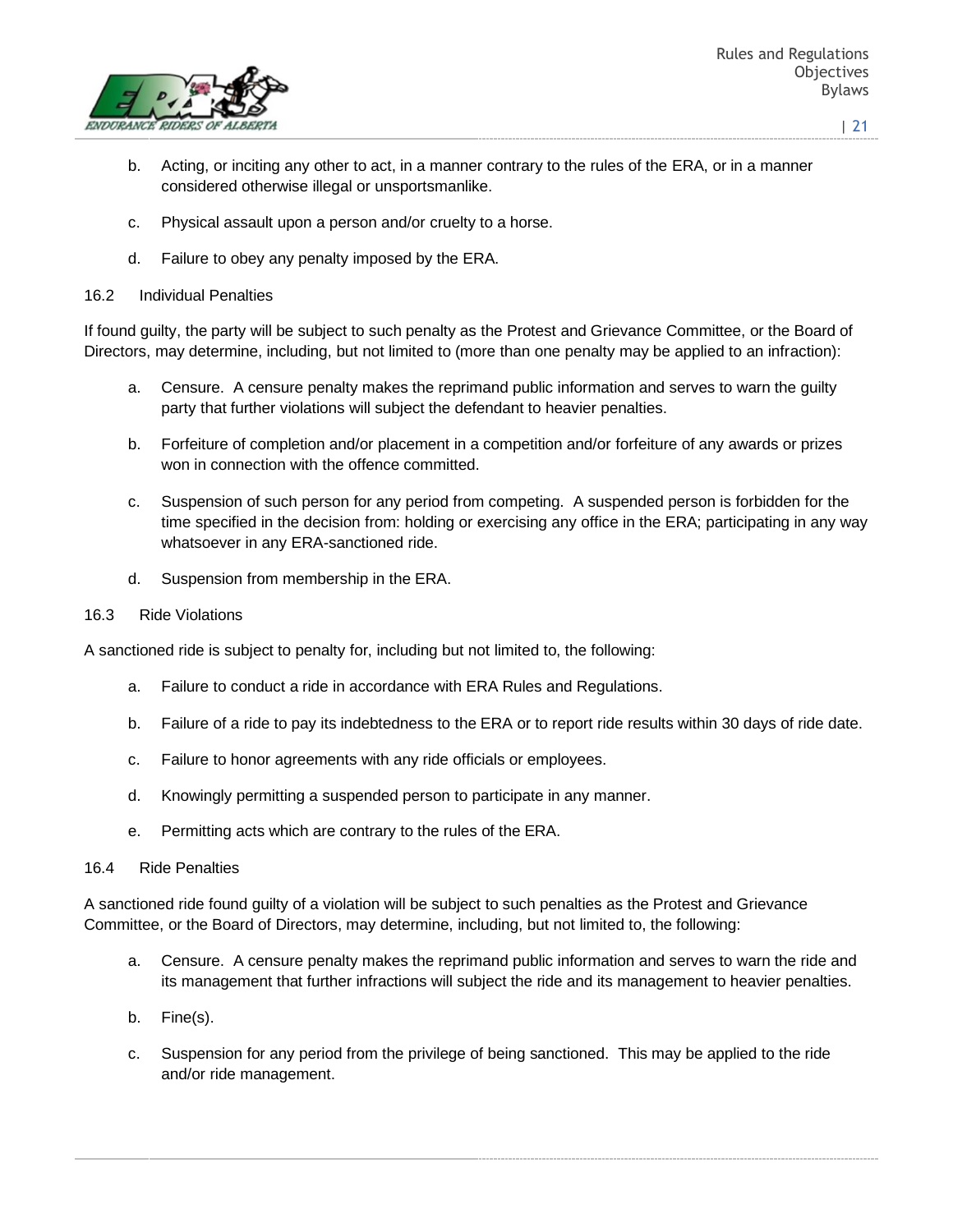

# ERA OBJECTIVES

These are the Objects that govern the Society.

- a) To promote amateur athletics for both adults and youths in the form of endurance riding in the province of Alberta.
- b) To establish a minimum standard for such competitions.
- c) To ensure that all competitions are humanely run so as to avoid cruelty and suffering to horses.
- d) To coordinate endurance riding within the province of Alberta.
- e) To compile a list of qualified veterinarians, lay judges, pulse and respiration technicians and technical advisors who are familiar with endurance riding.
- f) To aid in the development, preparation and selection of qualified Alberta representatives for national and international competitions.
- g) To promote endurance riding through education.
- h) To cooperate with the Alberta Equestrian Federation and Equine Canada in the education and promotion of endurance riding.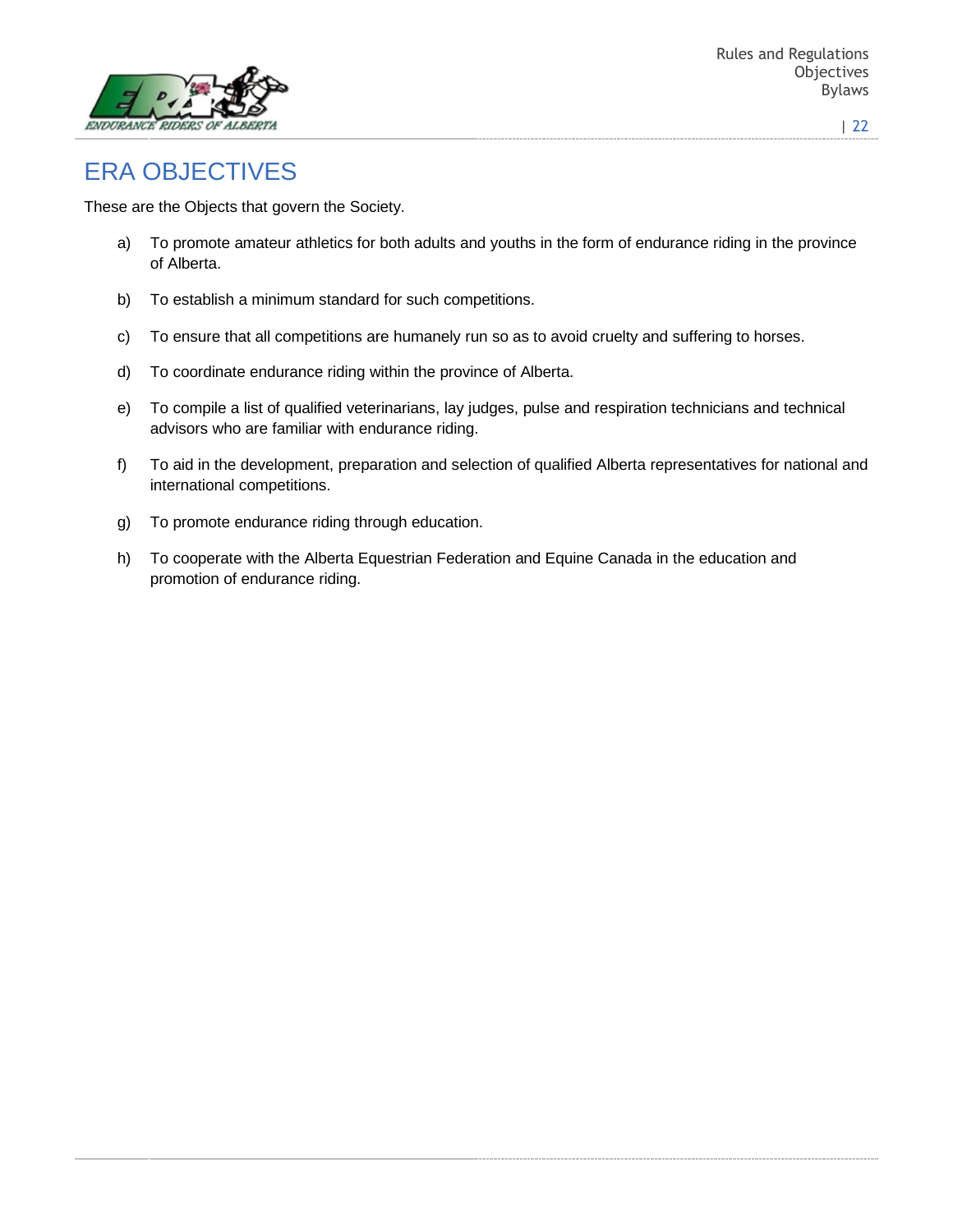

# ERA BYLAWS

### *Article I Name*

1.1 The name of this association shall be the Endurance Riders of Alberta Association (hereinafter referred to as ERA).

#### *Article II Membership*

- 2.1 Any person interested in the purposes and objectives of this organization shall be eligible for membership and upon proper application; agreement to abide by the bylaws and payment of required dues shall be accepted in membership.
- 2.2 There shall be five classes of members that shall be admitted, retained, permitted to withdraw, be suspended or expelled under such terms as the Board of Directors shall adopt from time to time:
	- a) Any individual may become an individual member of ERA upon payment of the annual INDIVIDUAL membership fee and agreement to abide by the bylaws;
	- b) An individual and spouse (or common-law) and children under the age of 16 and/or children over the age of 16 and in full-time attendance at a high school or a post secondary educational institution may become members of ERA under one family membership upon payment of the annual FAMILY membership fee and agreement to abide by the bylaws;
	- c) Any individual under the age of 16 years as of January 1 of each calendar year can become a Junior member of ERA/Any individual can become a Youth member of ERA from the date they leave Junior Division up to 21 years of age (under the age of 22 as of January 1), upon payment of the annual JUNIOR or YOUTH membership fee and agreement to abide by the bylaws;
	- d) HONOURARY Membership status can be granted by the ERA BOD to any person(s), who meets 4 out of the 6 criteria required:
		- 1. Founding/long term member
		- 2. Has supported the ERA in the capacity of BOD member, casino rep, ride manager, etc.
		- 3. Supported the ERA Nationally or Internationally as a rider or equine owner
		- 4. Has a significant lifetime achievement
		- 5. Is no longer riding competitively mandatory
		- 6. Has reached the age of 65 mandatory
	- e) VETERINARY Membership status can be granted to all Veterinarians who; officiate at ERA sanctioned Endurance Rides on a yearly basis, in the year in which they officiate and agreement to obey the rules, regulations and bylaws
- 2.3 Membership fees will be established annually by the Board of Directors and must be ratified by a majority vote of the quorum present at any general meeting.
- 2.4 Membership in ERA will be valid from the date of payment of the annual membership fee to the end of the fiscal year in which the membership was obtained.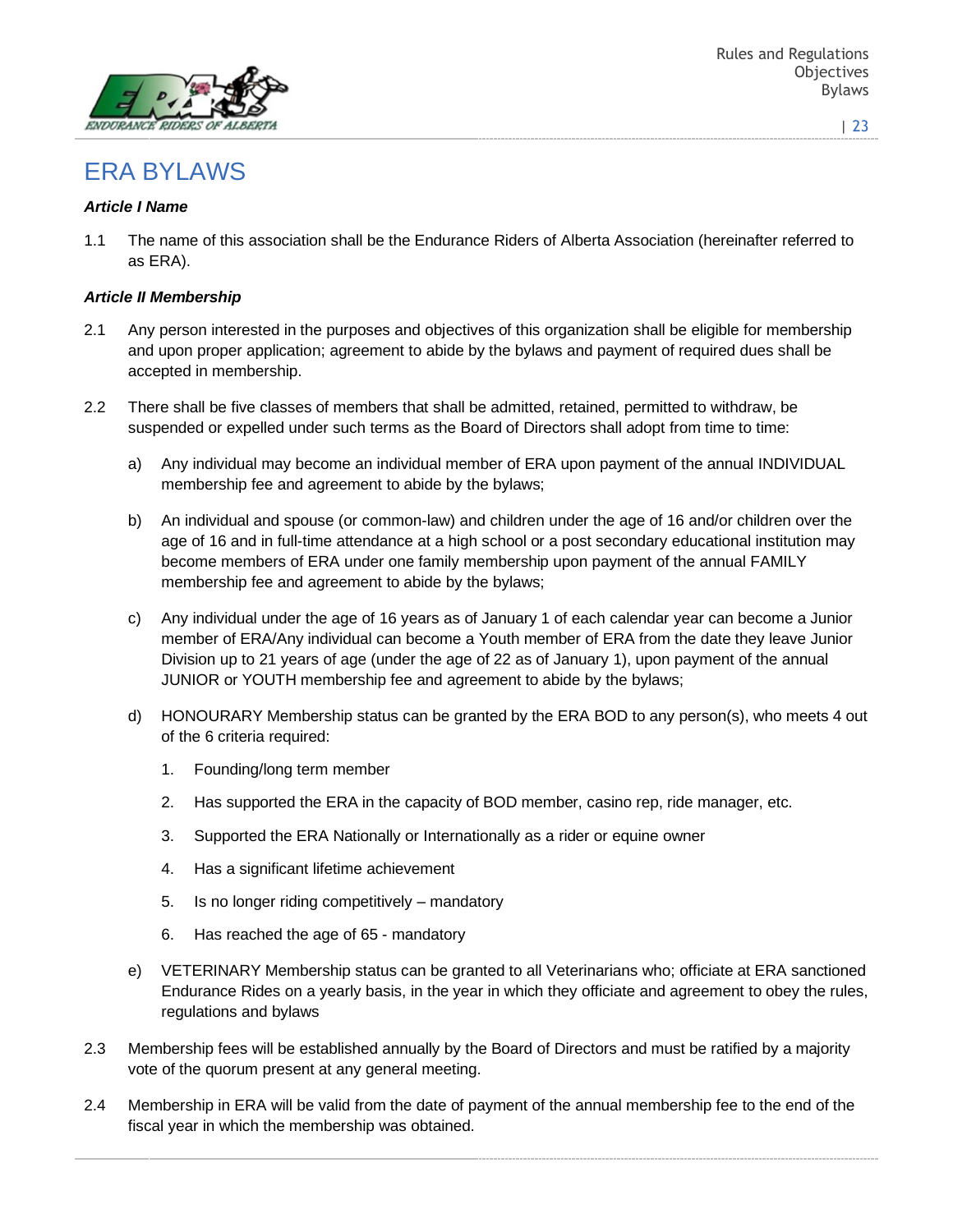

- 2.5 Dues are payable on or before the first day of January. Any member who fails to renew their membership by payment of the annual membership by March 31st is assumed to have withdrawn such membership effective that date and shall forfeit all privileges of membership and shall only be accepted back into membership in that year upon reapplication for membership and payment of required dues.
- 2.6 The Board of Directors shall have the power to suspend or expel any member who fails to observe any rule of the Society or any regulation set forth in these Bylaws or whose conduct is, in the opinion of the Board, prejudicial to the interests of the Society. A member so suspended or expelled shall, after the expiration of sixty (60) days, have the right to apply to the Board of Directors for reinstatement and may be reinstated at the next meeting of the Board provided two-thirds of the members of the Board of Directors present thereat vote in favor of such reinstatement. If the Board of Directors refuses to reinstate a person suspended or expelled from membership, such person shall have the right to apply for reinstatement at the next succeeding General Meeting of the Society, but reinstatement by General Meeting shall be only by a vote of two-thirds of the members of the Association and shall not be deemed to be special business.
- 2.7 Any member wishing to withdraw from membership may do so upon notice in writing to the Board through its Secretary. No membership fee or portion thereof will be refunded.

### *Article III Voting Privileges*

- 3.1 Only members whose dues are not in arrears, who have not been suspended or expelled from the Society by action of the Board of Directors, and who have not resigned from the Society are eligible to vote.
- 3.2 An individual holding a single membership is entitled to one (1) vote, provided that they are present at the time of voting.
- 3.3 A family holding a family membership is entitled to two (2) votes, provided that two members of the family are present at the time of voting.
- 3.4 A Single Honorary Member is entitled to one (1) vote, and a Family Honorary Membership is entitled to two (2) votes, provided that the appropriate numbers of people are present.
- 3.5 Voting will normally be by a show of hands of eligible voters present. However, in the case of a Special Resolution, votes may be cast by ballot.

### *Article IV Board of Directors*

- 4.1 Board of Directors, Executive Committee, or Board shall mean the Directors of the Society.
- 4.2 The Board of Directors shall consist of eight (8) Directors to be elected at the Annual General Meeting, four (4) in even numbered years and four (4) in odd numbered years. Each Director is elected for a term of two (2) years.
- 4.3 The Board shall, subject to the bylaws or directions given it by majority vote at any properly called and constituted meeting, have full control and management of the affairs of the Society; and meetings of the Board shall be held as often as may be required, but at least once every three months.
- 4.4 Directors meetings may be called at any time by the President or any two (2) Directors provided they request the President in writing to call such a meeting, and state the business to be brought before the meeting.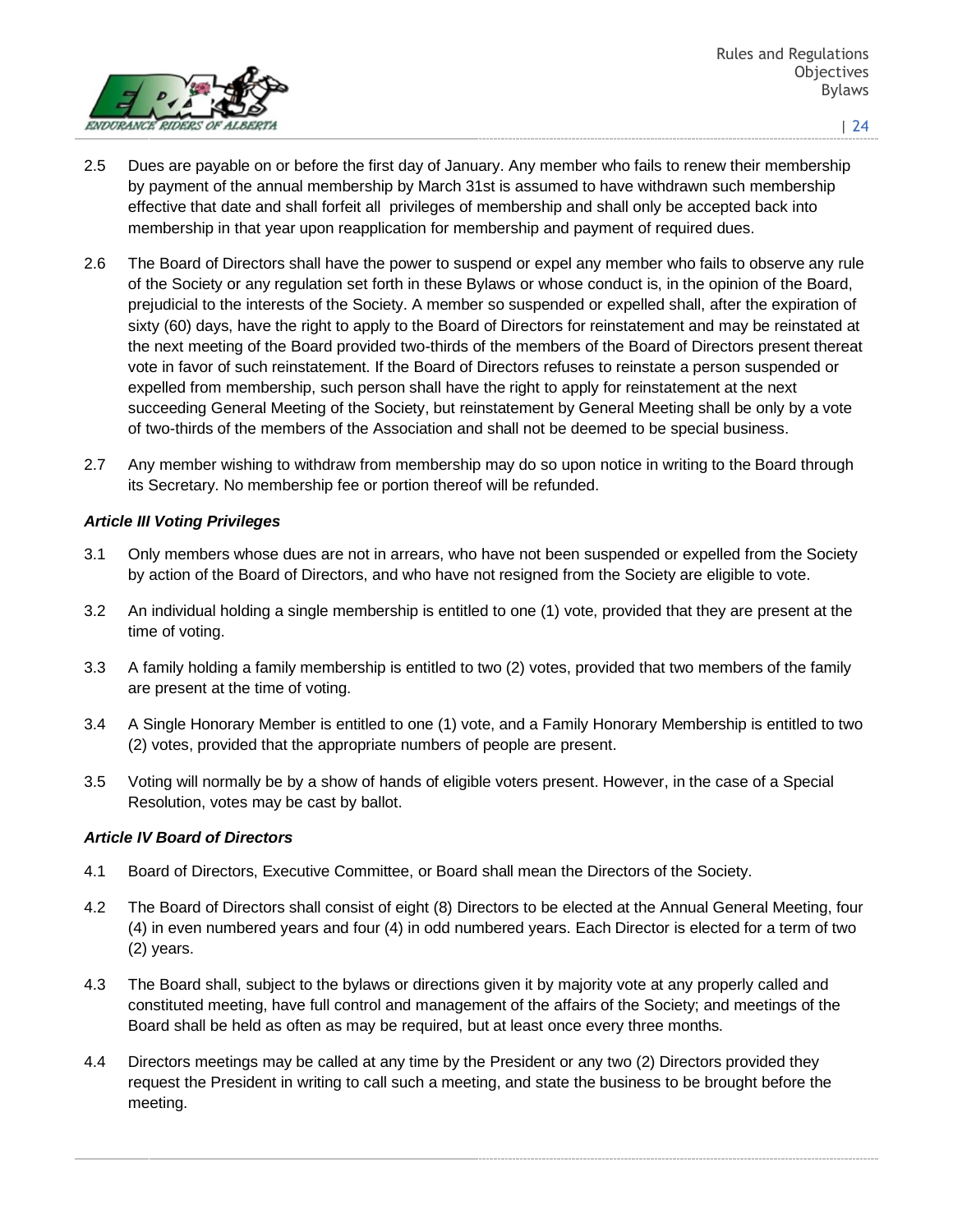

- 4.5 Meetings of the Board shall be called by eight (8) days notice in writing by mail to each Director or by three (3) days notice by e-mail, Messenger or telephone. When notice is given by telephone, Directors will be required to sign a waiver of notice.
- 4.6 Four (4) members of the Board of Directors shall constitute a quorum for the purpose of Directors Meetings, provided that notice of meeting has been executed and mailed to all Directors eight (8) days or by e-mail, Messenger, or telephone three (3) days prior to the meeting date. With the consent of all Directors, the eight days notice can be waived.
- 4.7 The immediate past President of the Association, shall be an ex-officio member of the Board of Directors for a period of one year and shall have a vote on the Board.
- 4.8 Should a member of the Board of Directors cease to be a member in good standing of the Association said member shall immediately cease to be a director. A Director who is absent from four consecutive meetings shall cease to be a Director, unless the Board by majority vote, excuses those specific absences.
- 4.9 The Board of Directors shall appoint a willing member to fill a vacancy on the Board should one occur. The appointment shall be in effect until the following Annual General Meeting.
- 4.10 All members of the Directors of the Society must be Alberta residents.

### *Article V Executive Committee*

- 5.1 The Executive Committee of the Association shall be a President, Vice President and Secretary-Treasurer. These officers shall be elected annually at the Annual General Meeting.
- 5.2 The President shall:
	- preside at all meetings of ERA;
	- be responsible for the general management and affairs of ERA;
	- have the powers and duties as conferred by the Board of Directors;
	- interpret the bylaws;
	- be an ex-officio member of all committees;
	- not cast a vote, except in the case of a tie where he/she shall cast the deciding vote.
- 5.3 The Vice President shall:
	- exercise the duties and powers of the President in the absence or disability of the President;
	- participate as a committee member with according voting privileges when not acting in the capacity of the President.
- 5.4 The Secretary shall:
	- have custody of all books, records, papers and the Corporate Seal of ERA;
	- keep a record of the minutes of all meetings;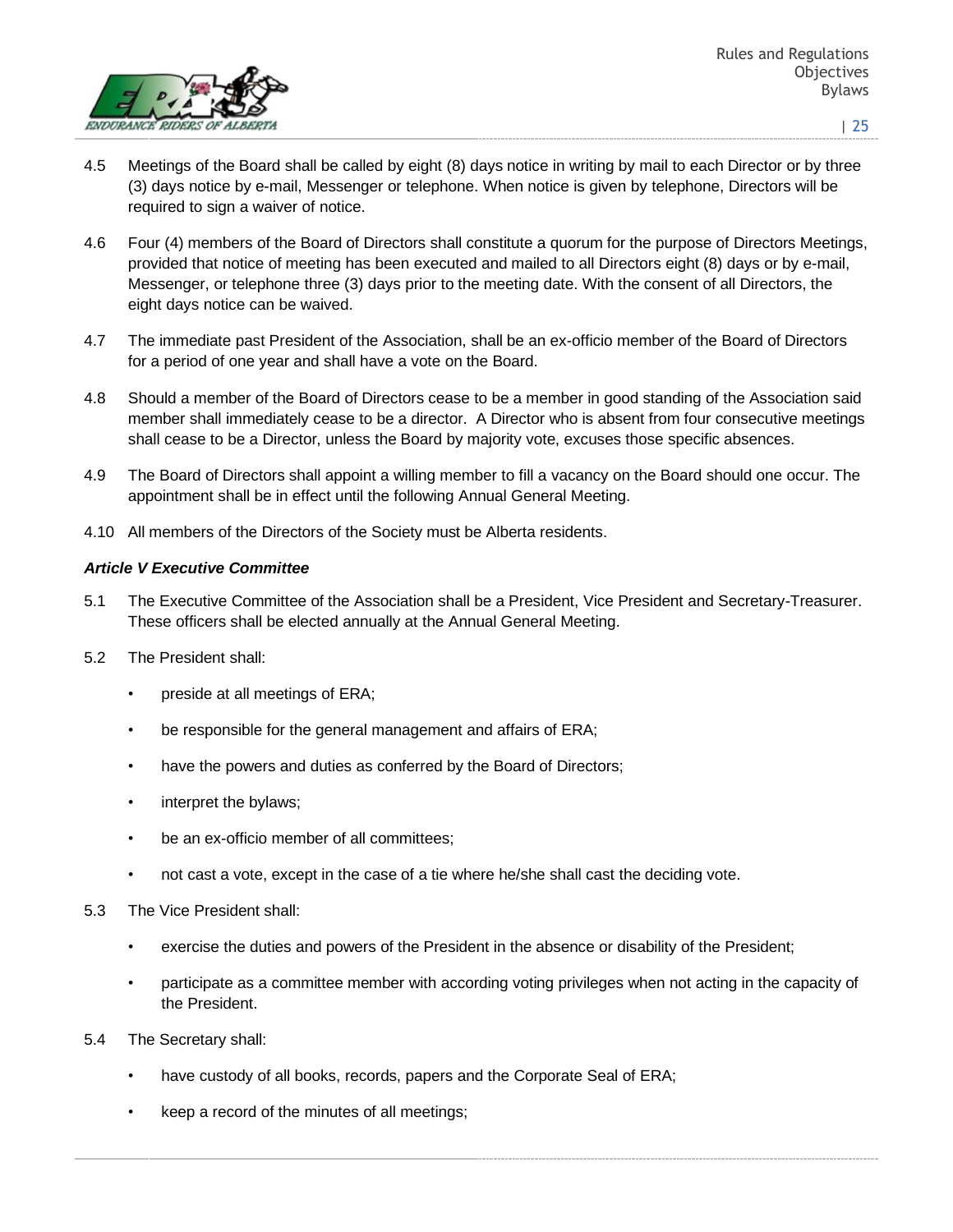

affix the corporate seal as directed by the Board of Directors;

#### 5.5 The Treasurer shall:

- control the collections and receipts of all monies payable to ERA and supervise the keeping of all accounts of all ERA monies received and disbursed;
- direct the deposit of all monies and valuables in the name and to the credit of ERA at such bank(s) as may be designated by the Board of Directors.
- 5.6 The duties of the Secretary and the Treasurer can be combined and the position held by one person who shall be referred to as the Secretary-Treasurer.
- 5.7 In the absence of both the President and the Vice President, a Chairperson may be elected by the meeting to preside thereat.

#### *Article VI Signing Authorities*

6.1 The Treasurer and two other member of the Board of Directors shall have the authority to sign cheques issued on behalf of ERA. The third person is to be selected out of the new Board each year. All cheques must have signatures of any two of these three people to be valid.

#### *Article VII Meetings*

- 7.1 The Annual General Meeting of the Association shall be held during the month of January, following the fiscal period for the purpose of electing Executive Officers, Directors, receiving annual reports, and conducting any other business that may arise.
- 7.2 Written notice of the Annual General Meeting or a Special General Meeting will be emailed a minimum of 14 days prior to the date of the meeting to all association Members in good standing.
- 7.3 A Special General Meeting may be called at any time by the President or two (2) Directors or by written request to the President signed by a minimum of twenty five (25) percent of the membership.
- 7.4 A minimum of fourteen (14) days notice (as per Canada postmark) of any such meeting and its purpose must be given to each Member via email or in writing at his/her last known address. Such meeting shall deal only with the item/items which gave rise to the call for the meeting. If such meeting involves a Special Resolution, the criteria set out in Article 12.1 of these bylaws will prevail.
- 7.5 Eighteen (18) eligible voting members or fifteen percent (15%) of the voting membership, whichever is the lesser, must be present at any Annual General Meeting or Special General Meeting to constitute a quorum, unless the vote is on a Special Resolution, in which case the criteria set out in Article 12.1 will take precedence.

#### *Article VIII Auditing of Accounts*

- 8.1 The Board of Directors shall appoint two members at large to audit the annual financial statements at the end of each fiscal year.
- 8.2 The books and records of ERA may be inspected by any member at the Annual General Meeting or at any time upon giving reasonable notice and arranging a time satisfactory to the officer or officers having charge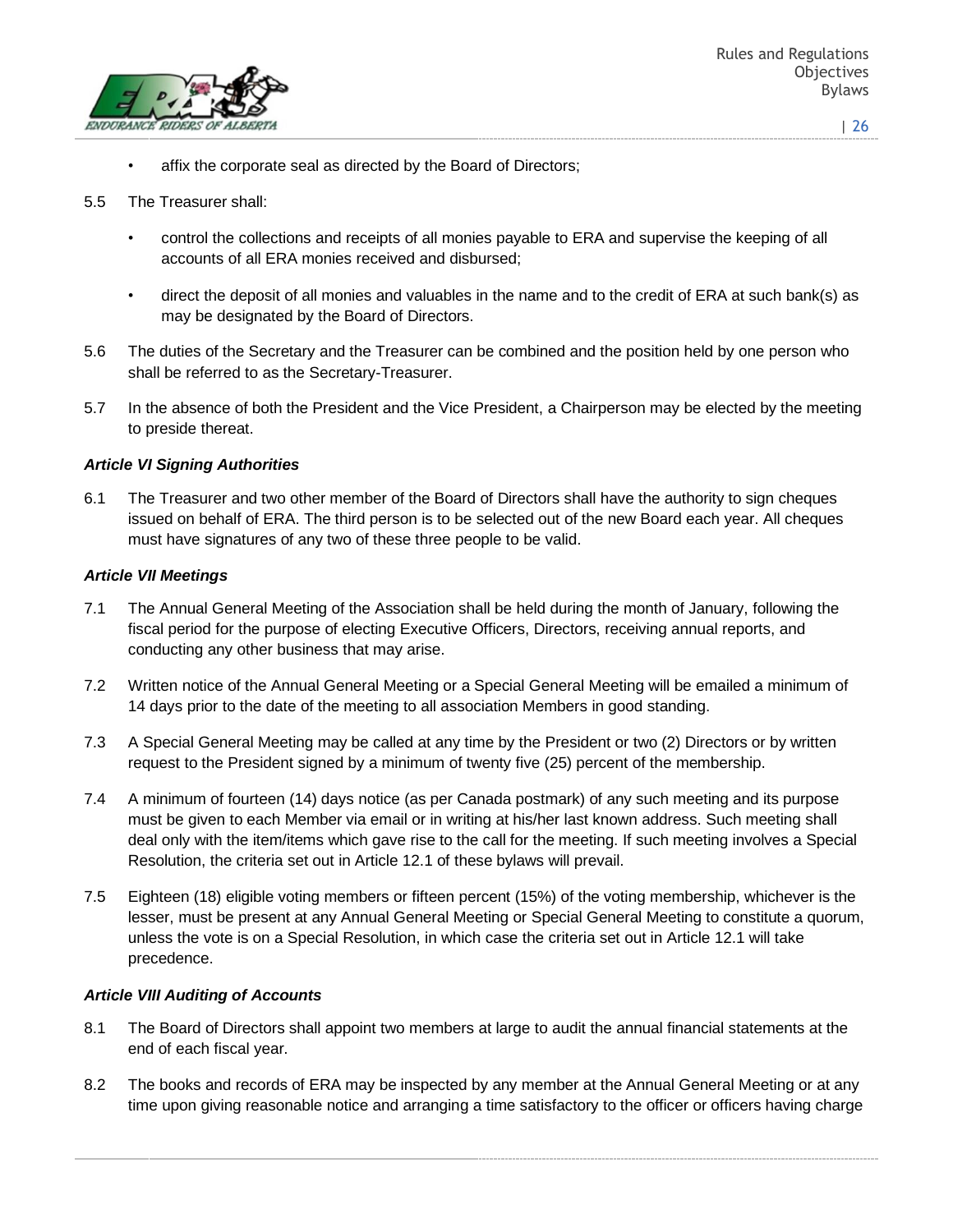

of such books and records. Each member of the Board of Directors shall at all time have access to such books and records.

8.3 The fiscal year of ERA shall commence on the first day of December and end on the last day of November.

#### *Article IX Remuneration*

9.1 Unless authorized at any meeting and after notice of same shall have been given, no officer, Director or member of ERA shall receive any remuneration for his/her services.

#### *Article X Bylaws*

10.1 The by-laws of ERA may be rescinded, altered or added to by a Special Resolution in accordance with Article 12.1 of these bylaws.

#### *Article XI Rules and Regulations*

11.1 The Rules and Regulations of ERA may be rescinded, altered or added to by a Special Resolution in accordance with Article 12.1 of these bylaws.

#### *Article XII Special Resolutions - Societies Act, R.S.A. 1980*

12.1 A Special Resolution may be passed at a Special General Meeting by a vote of at least seventy five percent (75%) of all eligible voting members present, or by mail ballot or proxy if such proxy or mail ballot voting is authorized by the Board of Directors, provided that at least twenty one (21) days notice was given of both the meeting and the intent to propose the resolution or all eligible members agree to waive notice.

#### *Article XIII Parliamentary Authority*

13.1 The rules contained in the current edition of Robert's Rules of Order, Newly Revised, shall govern the Association in all cases in which they are applicable and in which they are not inconsistent with these By-Laws and the "Societies Act".

#### *Article XIV Borrowing Powers*

14.1 For the purpose of carrying out its Objects, the Association may borrow or raise or secure the payment of money in such manner as it thinks fit, and in particular by the issue of debentures, but this power shall be exercised only under the authority of the Association, and in no case shall debentures be issued without sanction of a Special Resolution of the Association.

### *Article XV Dissolution Clause*

15.1 A three-quarter vote of the membership shall be required to sell and disperse of the assets of the Endurance Riders of Alberta not in the regular course of business or to dissolve the corporation. Upon dissolution of the Endurance Riders of Alberta, a non-profit society, any assets remaining after payment of or provision for its debts and liabilities shall, consistent with the purposes of the organization, be paid over to charitable organizations exempt under the provision of the Canada Customs and Revenue Agency Income Tax Act or corresponding provisions of subsequently enacted federal law. No part of the net assets or net earnings of the corporation shall insure to the benefit of or be paid or distributed to an officer, director, member, or donor of the organization.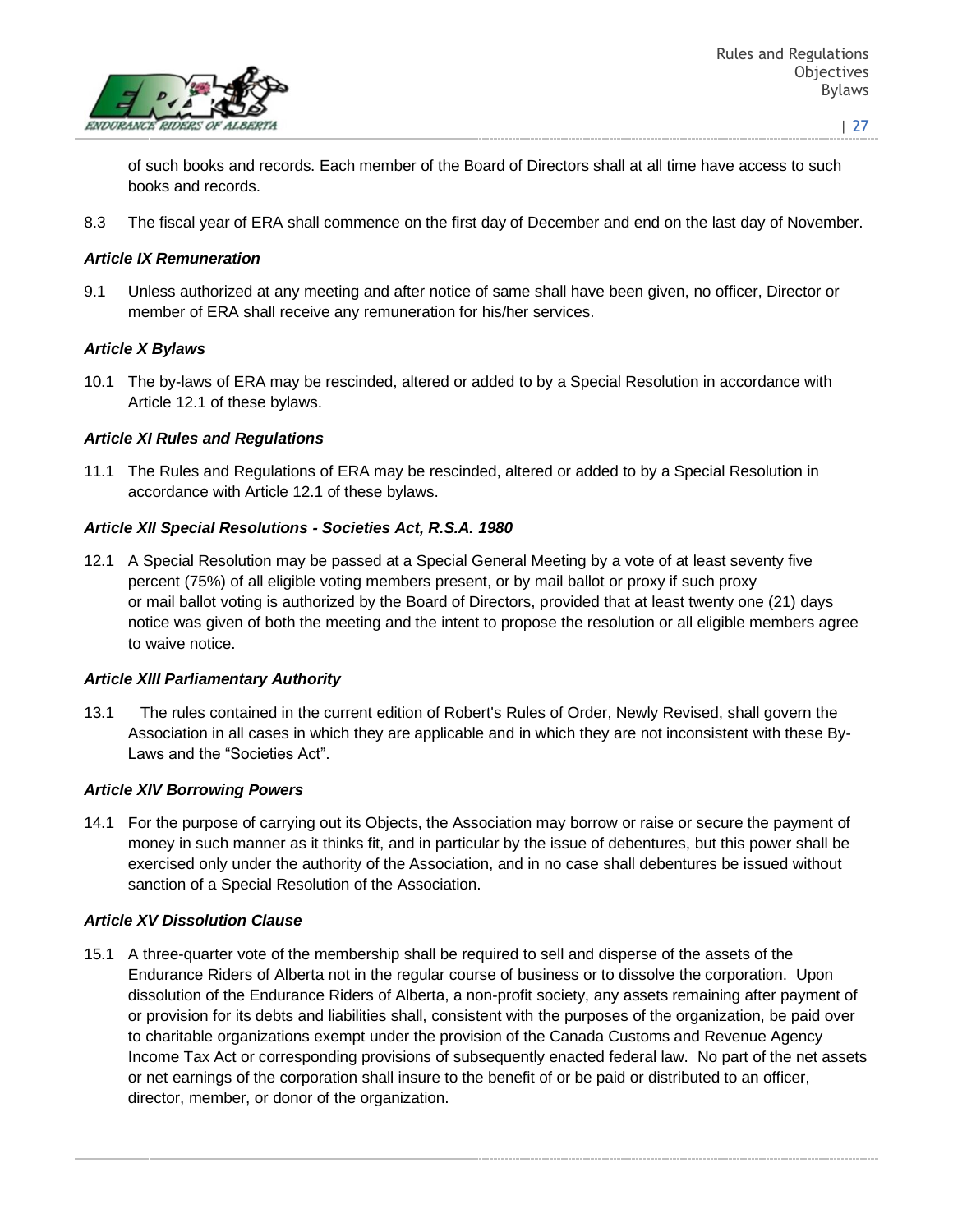

Rules and Regulations **Objectives** Bylaws

| 28

*Updated as per motions, 2021 AGM.*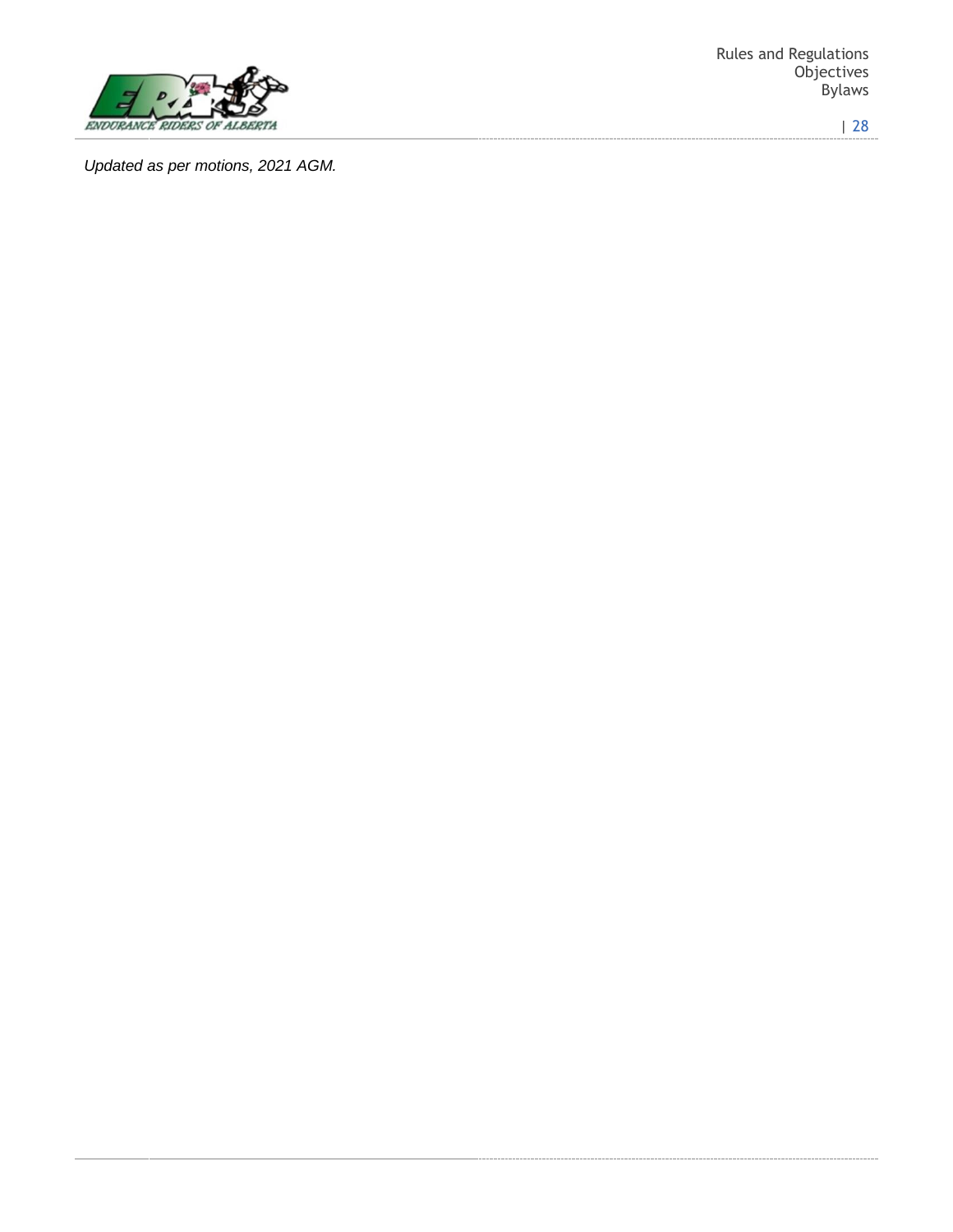

# APPENDIX A: Schedule of Fees (2022)

| <b>Annual Membership Fees</b> |                          | Late fee* |  |
|-------------------------------|--------------------------|-----------|--|
| Individual                    | \$30                     | \$50      |  |
| Family                        | \$60                     | \$80      |  |
| Junior                        | \$25                     | N/A       |  |
| Ride veterinarians            | N/C                      |           |  |
| Horse registration            | \$10 for lifetime number |           |  |
|                               |                          |           |  |

*\* Late fees apply if a renewal is later than March 31st.*

*\* Late fees do not apply to new members*

### **Sanctioning Fees** *\$100 deposit*

If a ride is cancelled by ride management; full \$100 may be retained by ERA. If sanctioning is not approved or is withdrawn, \$90 will be returned to the applicant. If the ride proceeds, \$90 is applied to the Sanctioning fees.

| <b>Miscellaneous Fees</b>                                |             |  |
|----------------------------------------------------------|-------------|--|
| Fee applied to each rider                                | \$2/rider   |  |
| Minimum sanction fee                                     | \$15        |  |
| Drug testing fee                                         | \$2/horse   |  |
| Non-ERA Sponsored drug testing fee                       | \$10/horse  |  |
| Non-member day fee                                       | \$15        |  |
| Rider mileage buyback (see rule 8.2.1 and 8.2.3)         | \$5/ride    |  |
| Rider non-ERA sanctioned rides (see rule 8.4)            | \$0.05/mile |  |
| Horse mileage buyback (see rule 8.2.2)                   | \$5/ride    |  |
| Horse non-ERA sanctioned rides (see rule 8.4)            | \$0.05/mile |  |
| Formal protest (refunded if protest or appeal is upheld) | \$100       |  |
|                                                          |             |  |

*Youth Reimbursement Youth/Juniors: a minimum of \$15 for each entered ERA Limited Distance ride. \$30 for all entered Rides.*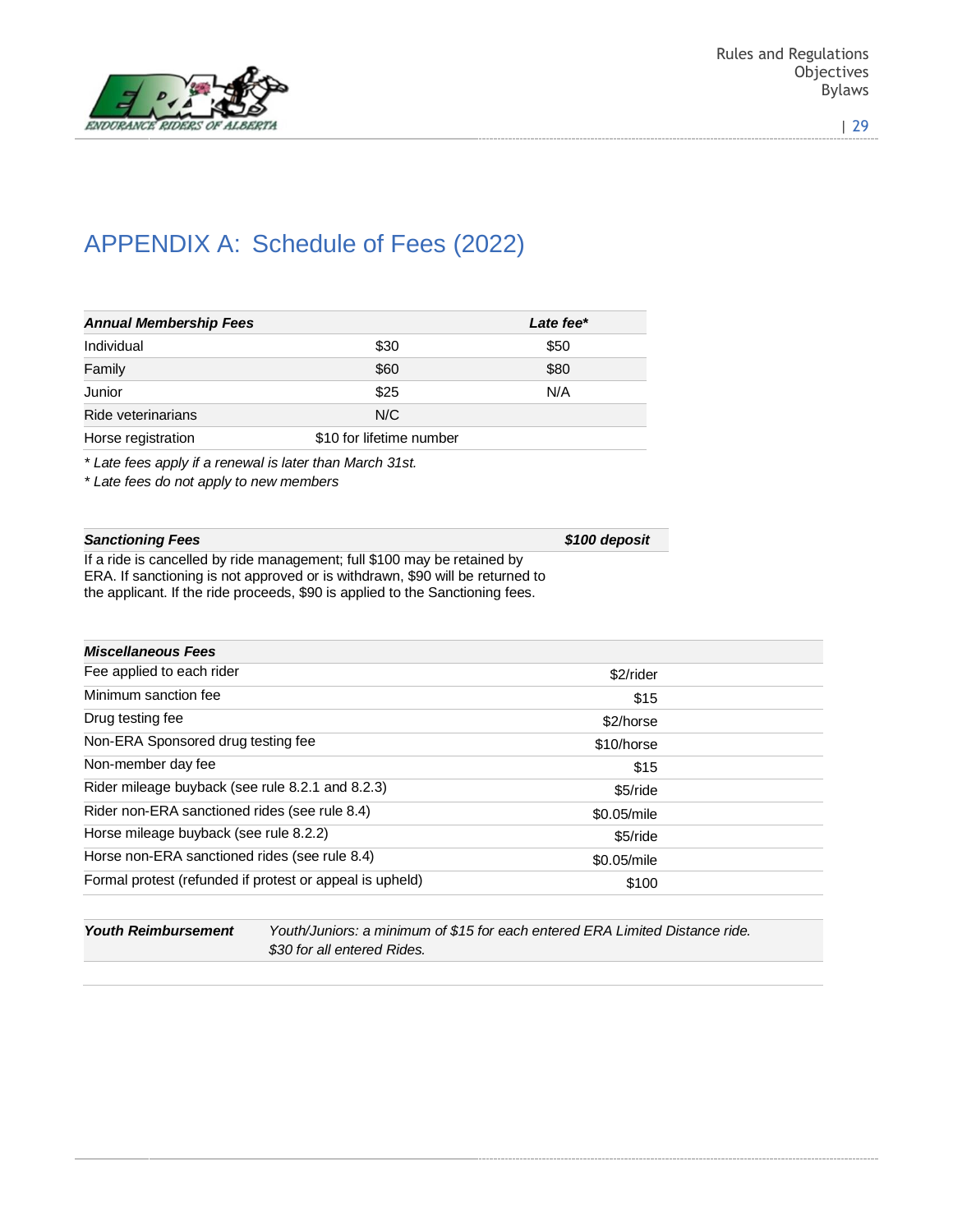

# APPENDIX B - RIDE TIMES

| <b>Limited Distance</b>                                       | 25 miles | <b>30 miles</b> | <b>35 miles</b> |
|---------------------------------------------------------------|----------|-----------------|-----------------|
| Maximum ride time (HH:MM)<br>(Including all holds and checks) | 7:00     | 8:25            | 9:45            |

|                                                               | <b>Miles</b> |       |       |       |       |       |       |       |       |       |       |
|---------------------------------------------------------------|--------------|-------|-------|-------|-------|-------|-------|-------|-------|-------|-------|
| <b>Endurance</b>                                              | 50           | 55    | 60    | 65    | 70    | 75    | 80    | 85    | 90    | 95    |       |
| Maximum ride time (HH:MM)<br>(Including all holds and checks) | 12:00        | 13:15 | 14:30 | 15:30 | 16:45 | 18:00 | 19:15 | 20:30 | 21:30 | 22:45 |       |
| <b>Endurance (continued)</b>                                  | 100          | 105   | 110   | 115   | 120   | 125   | 130   | 135   | 140   | 145   | 150   |
| Maximum ride time (HH:MM)<br>(Including all holds and checks) | 24:00        | 25:15 | 26:30 | 27:30 | 28:45 | 30:00 | 31:15 | 32:30 | 33:30 | 34:45 | 36:00 |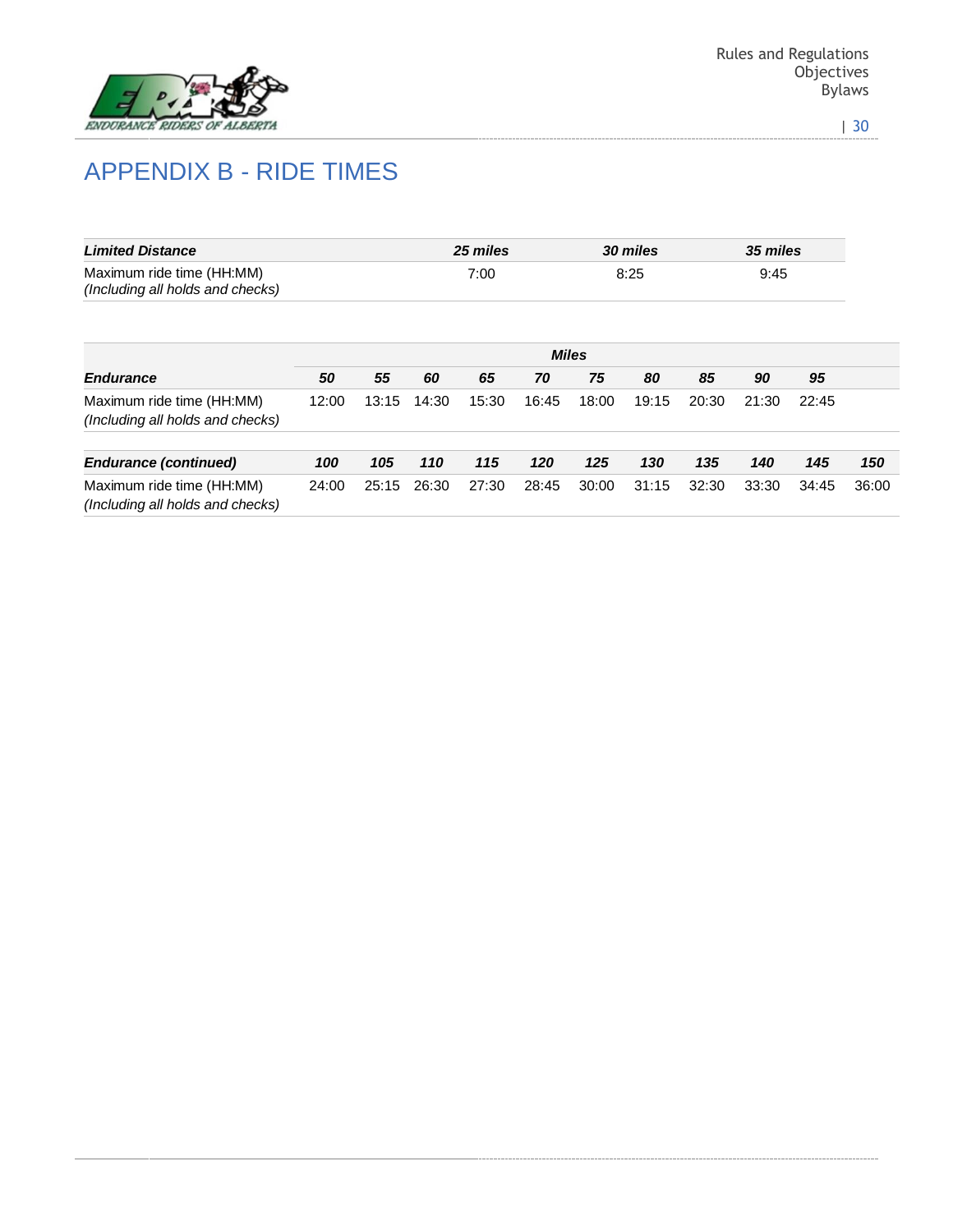

# APPENDIX C - Points for Common Ride Lengths

### *Senior/Youth - points per mile*

|                |        |     |     |     |     | <b>Number of Starters</b> |     |     |    |                |    |
|----------------|--------|-----|-----|-----|-----|---------------------------|-----|-----|----|----------------|----|
| <b>Place</b>   | $11 +$ | 10  | 9   | 8   | 7   | 6                         | 5   | 4   | 3  | $\overline{2}$ | 1  |
| 1              | 150    | 145 | 140 | 135 | 130 | 120                       | 110 | 100 | 90 | 75             | 50 |
| $\overline{2}$ | 125    | 120 | 115 | 110 | 105 | 95                        | 85  | 75  | 65 | 50             |    |
| 3              | 110    | 105 | 100 | 95  | 90  | 80                        | 70  | 60  | 50 |                |    |
| 4              | 100    | 95  | 90  | 85  | 80  | 70                        | 60  | 50  |    |                |    |
| 5              | 90     | 85  | 80  | 75  | 70  | 60                        | 50  |     |    |                |    |
| 6              | 80     | 75  | 70  | 65  | 60  | 50                        |     |     |    |                |    |
| 7              | 70     | 65  | 60  | 55  | 50  |                           |     |     |    |                |    |
| 8              | 65     | 60  | 55  | 50  |     |                           |     |     |    |                |    |
| 9              | 60     | 55  | 50  |     |     |                           |     |     |    |                |    |
| 10             | 55     | 50  |     |     |     |                           |     |     |    |                |    |
| $11+$          | 50     |     |     |     |     |                           |     |     |    |                |    |

### **75 - 95 Miles (1.25 x points x miles)**

|                 |         |         |         |         |         | <b>Number of Starters</b> |         |        |              |              |        |
|-----------------|---------|---------|---------|---------|---------|---------------------------|---------|--------|--------------|--------------|--------|
| Place           | $11+$   | 10      | 9       | 8       | 7       | 6                         | 5       | 4      | $\mathbf{3}$ | $\mathbf{2}$ | 1      |
|                 | 281.250 | 271.875 | 262,500 | 253.125 | 243.750 | 225,000                   | 206,250 | 187.50 | 168.75       | 140.62       | 93.750 |
| 2               | 234,375 | 225,000 | 215.625 | 206,250 | 196,875 | 178.125                   | 159,375 | 140.62 | 121.87       | 93,750       |        |
| 3               | 206,250 | 196,875 | 187,500 | 178.125 | 168,750 | 150,000                   | 131.250 | 112.50 | 93.750       |              |        |
| $\overline{4}$  | 187,500 | 178.125 | 168,750 | 159,375 | 150,000 | 131.250                   | 112,500 | 93,750 |              |              |        |
| 5               | 168.750 | 159.375 | 150,000 | 140.625 | 131.250 | 112,500                   | 93.750  |        |              |              |        |
| 6               | 150,000 | 140,625 | 131.250 | 121,875 | 112,500 | 93,750                    |         |        |              |              |        |
| $\overline{7}$  | 131.250 | 121.875 | 112,500 | 103.125 | 93.750  |                           |         |        |              |              |        |
| 8               | 121.875 | 112,500 | 103.125 | 93,750  |         |                           |         |        |              |              |        |
| 9               | 112,500 | 103.125 | 93.750  |         |         |                           |         |        |              |              |        |
| 10 <sup>°</sup> | 103.125 | 93.750  |         |         |         |                           |         |        |              |              |        |
| $11+$           | 93.750  |         |         |         |         |                           |         |        |              |              |        |

Ξ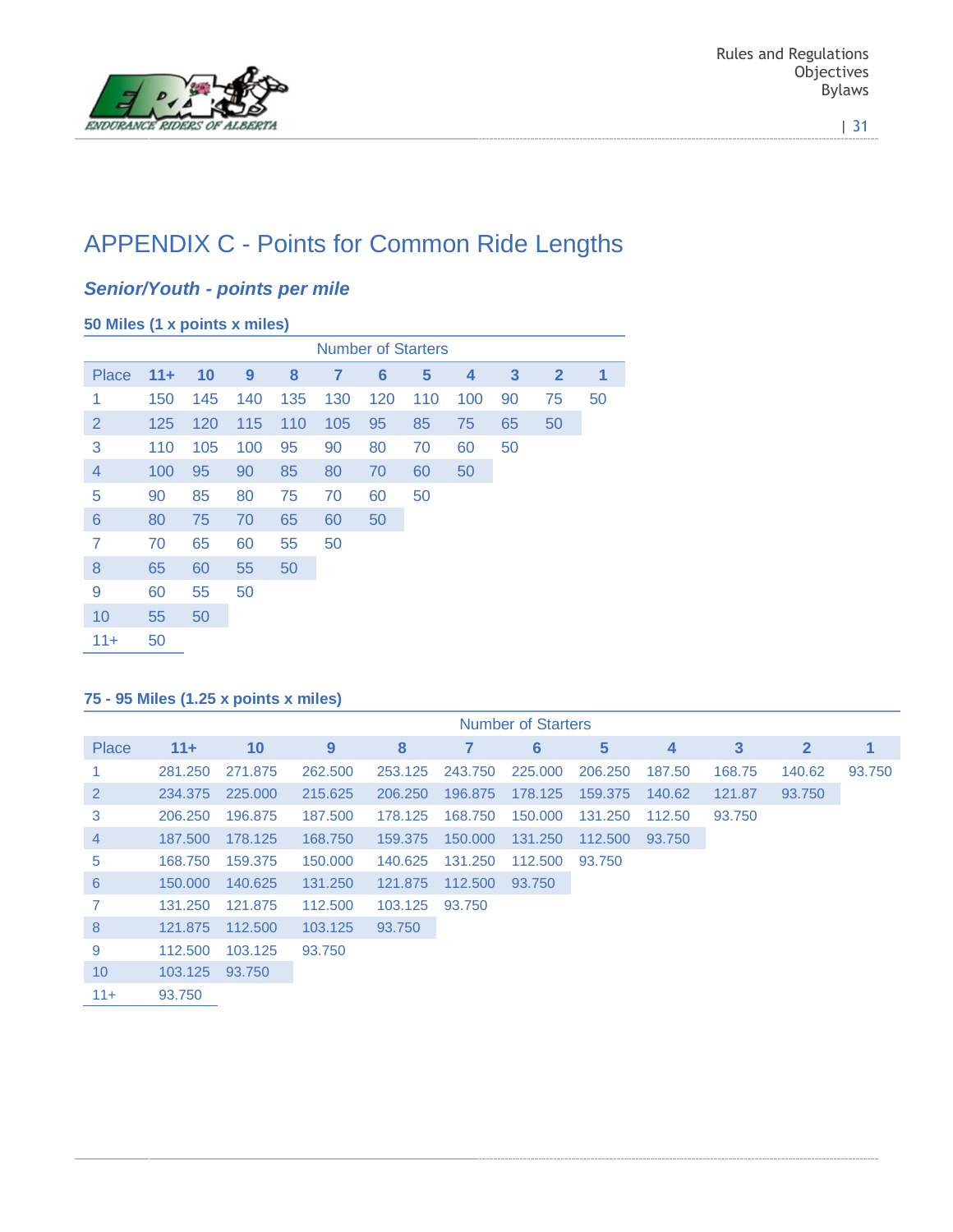

### **100 Miles (1.5 x points x miles)**

|                |       |     |     |     |     | <b>Number of Starters</b> |                |     |                         |                |     |
|----------------|-------|-----|-----|-----|-----|---------------------------|----------------|-----|-------------------------|----------------|-----|
| Place          | $11+$ | 10  | 9   | 8   | 7   | $6\phantom{1}6$           | $5\phantom{a}$ | 4   | $\overline{\mathbf{3}}$ | $\overline{2}$ | 1   |
| 1.             | 450   | 435 | 420 | 405 | 390 | 360                       | 330            | 300 | 270                     | 225            | 150 |
| $\overline{2}$ | 375   | 360 | 345 | 330 | 315 | 285                       | 255            | 225 | 195                     | 150            |     |
| 3              | 330   | 315 | 300 | 285 | 270 | 240                       | 210            | 180 | 150                     |                |     |
| $\overline{4}$ | 300   | 285 | 270 | 255 | 240 | 210                       | 180            | 150 |                         |                |     |
| 5              | 270   | 255 | 240 | 225 | 210 | 180                       | 150            |     |                         |                |     |
| $6\phantom{1}$ | 240   | 225 | 210 | 195 | 180 | 150                       |                |     |                         |                |     |
| $\mathbf{7}$   | 210   | 195 | 180 | 165 | 150 |                           |                |     |                         |                |     |
| 8              | 195   | 180 | 165 | 150 |     |                           |                |     |                         |                |     |
| 9              | 180   | 165 | 150 |     |     |                           |                |     |                         |                |     |
| 10             | 165   | 150 |     |     |     |                           |                |     |                         |                |     |
| $11+$          | 150   |     |     |     |     |                           |                |     |                         |                |     |

|                      |        |     |     |     |     | <b>Number of Starters</b> |                |                         |                         |                |     |
|----------------------|--------|-----|-----|-----|-----|---------------------------|----------------|-------------------------|-------------------------|----------------|-----|
| Place                | $11 +$ | 10  | 9   | 8   | 7   | $6\phantom{a}$            | $5\phantom{1}$ | $\overline{\mathbf{4}}$ | $\overline{\mathbf{3}}$ | $\overline{2}$ | 1   |
| $\blacktriangleleft$ | 3.0    | 2.9 | 2.8 | 2.7 | 2.6 | 2.4                       | 2.2            | 2.0                     | 1.8                     | 1.5            | 1.0 |
| $\overline{2}$       | 2.5    | 2.4 | 2.3 | 2.2 | 2.1 | 1.9                       | 1.7            | 1.5                     | 1.3                     | 1.0            |     |
| 3                    | 2.2    | 2.1 | 2.0 | 1.9 | 1.8 | 1.6                       | 1.4            | 1.2                     | 1.0                     |                |     |
| $\overline{4}$       | 2.0    | 1.9 | 1.8 | 1.7 | 1.6 | 1.4                       | 1.2            | 1.0                     |                         |                |     |
| $\overline{5}$       | 1.8    | 1.7 | 1.6 | 1.5 | 1.4 | 1.2                       | 1.0            |                         |                         |                |     |
| 6                    | 1.6    | 1.5 | 1.4 | 1.3 | 1.2 | 1.0                       |                |                         |                         |                |     |
| $\overline{7}$       | 1.4    | 1.3 | 1.2 | 1.1 | 1.0 |                           |                |                         |                         |                |     |
| 8                    | 1.3    | 1.2 | 1.1 | 1.0 |     |                           |                |                         |                         |                |     |
| 9                    | 1.2    | 1.1 | 1.0 |     |     |                           |                |                         |                         |                |     |
| 10                   | 1.1    | 1.0 |     |     |     |                           |                |                         |                         |                |     |
| $11 +$               | 1.0    |     |     |     |     |                           |                |                         |                         |                |     |

#### **50 Miles**

|                | <b>Number of Starters</b> |     |     |     |              |    |  |  |  |  |  |  |  |  |
|----------------|---------------------------|-----|-----|-----|--------------|----|--|--|--|--|--|--|--|--|
| Place          | $6+$                      | 5   | 4   | 3   | $\mathbf{2}$ |    |  |  |  |  |  |  |  |  |
|                | 150                       | 140 | 130 | 110 | 90           | 50 |  |  |  |  |  |  |  |  |
| $\overline{2}$ | 110                       | 100 | 90  | 70  | 50           |    |  |  |  |  |  |  |  |  |
| 3              | 90                        | 80  | 70  | 50  |              |    |  |  |  |  |  |  |  |  |
| 4              | 70                        | 60  | 50  |     |              |    |  |  |  |  |  |  |  |  |
| 5              | 60                        | 50  |     |     |              |    |  |  |  |  |  |  |  |  |
| $6+$           | 50                        |     |     |     |              |    |  |  |  |  |  |  |  |  |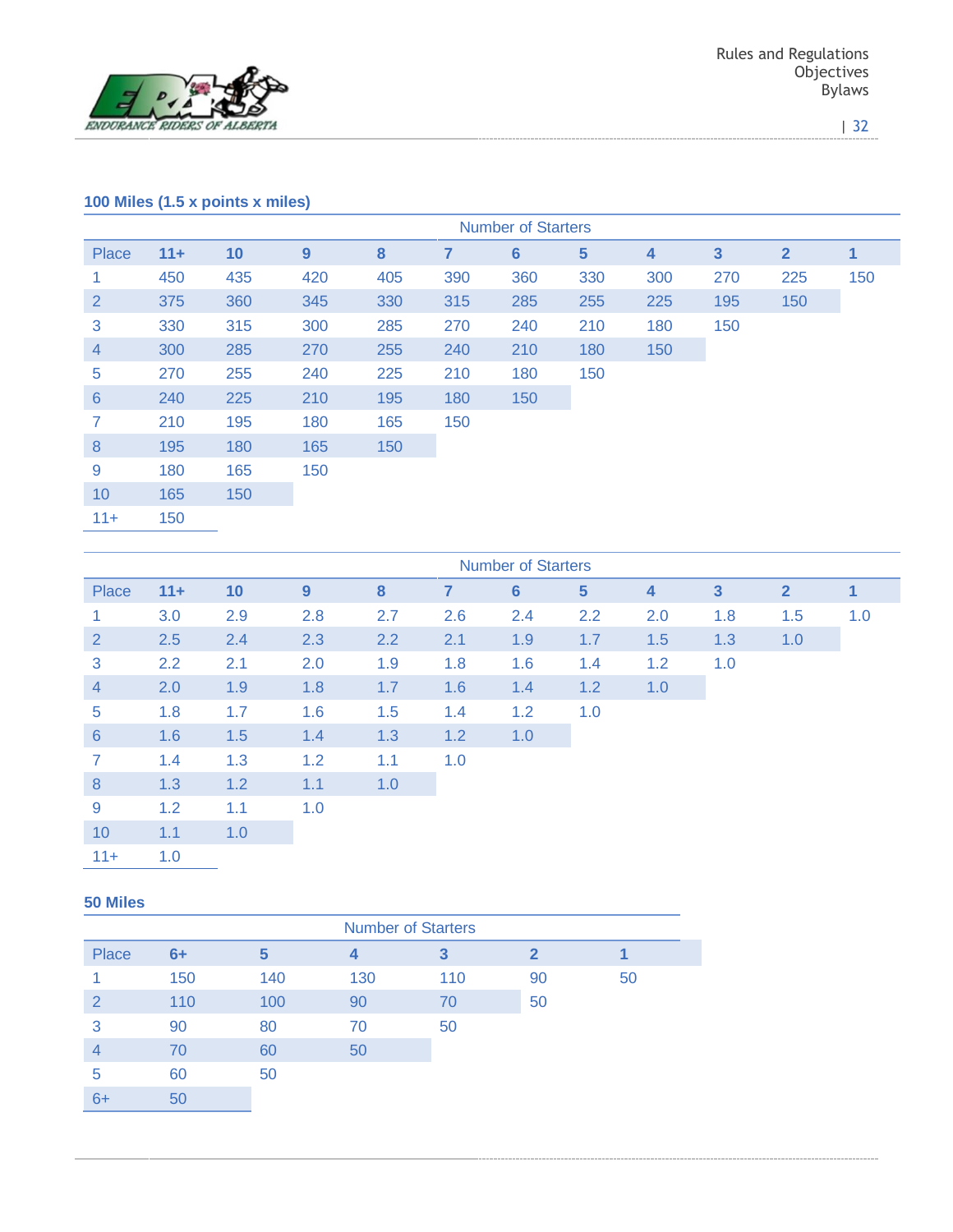### *Junior - points per mile*

### **50 Miles (1 x points x miles)**

|                | <b>Number of Starters</b> |     |     |     |              |    |
|----------------|---------------------------|-----|-----|-----|--------------|----|
| Place          | $6+$                      | 5   | 4   | 3   | $\mathbf{2}$ |    |
| 1              | 150                       | 140 | 130 | 110 | 90           | 50 |
| $\overline{2}$ | 110                       | 100 | 90  | 70  | 50           |    |
| 3              | 90                        | 80  | 70  | 50  |              |    |
| 4              | 70                        | 60  | 50  |     |              |    |
| 5              | 60                        | 50  |     |     |              |    |
|                | 50                        |     |     |     |              |    |

### **75 - 95 Miles (1.25 x points x miles)**

|       | Number of Starters |                     |                                       |   |                                               |  |  |
|-------|--------------------|---------------------|---------------------------------------|---|-----------------------------------------------|--|--|
| Place | $6+$               | $-5$                | 4                                     | 3 | $\mathbf{2}$                                  |  |  |
|       |                    |                     |                                       |   | 281.25  262.50  243.75  206.25  168.75  93.75 |  |  |
| 2     |                    |                     | 206.25  187.50  168.75  131.25  93.75 |   |                                               |  |  |
| 3     |                    |                     | 168.75 150.00 168.75 93.75            |   |                                               |  |  |
|       |                    | 131.25 112.50 93.75 |                                       |   |                                               |  |  |
| 5     | 112.50 93.75       |                     |                                       |   |                                               |  |  |
| 6+    | 93.75              |                     |                                       |   |                                               |  |  |

### **100 Miles**

### **(1.5 x points x miles)**

|                | <b>Number of Starters</b> |     |       |          |              |     |
|----------------|---------------------------|-----|-------|----------|--------------|-----|
| Place          | 6+                        | 5   | 4     | 3        | $\mathbf{2}$ |     |
| 1              | 450                       | 420 | 390   | 330      | 270          | 150 |
| $\overline{2}$ | 330                       | 300 | - 270 | 210<br>◆ | 150          |     |
| 3              | 270                       | 240 | 210   | 150      |              |     |
| $\overline{4}$ | 210                       | 180 | 150   |          |              |     |
| 5              | 180                       | 150 |       |          |              |     |
|                | 150                       |     |       |          |              |     |

### *Points per mile - Junior*

|                | <b>Number of Starters</b> |            |             |     |                |     |
|----------------|---------------------------|------------|-------------|-----|----------------|-----|
| Place          | $6+$                      | $\sqrt{5}$ | 4           | 3   | $\overline{2}$ |     |
| 1              | 3.0                       |            | 2.8 2.6 2.2 |     | 1.8            | 1.0 |
| 2              | 2.2                       | 2.0        | 1.8         | 1.4 | 1.0            |     |
| 3              | 1.8                       | 1.6        | 1.4         | 1.0 |                |     |
| $\overline{4}$ | 1.4                       | $-1.2$     | 1.0         |     |                |     |
| 5              | 1.2 <sub>2</sub>          | 1.0        |             |     |                |     |
|                | 1.0                       |            |             |     |                |     |